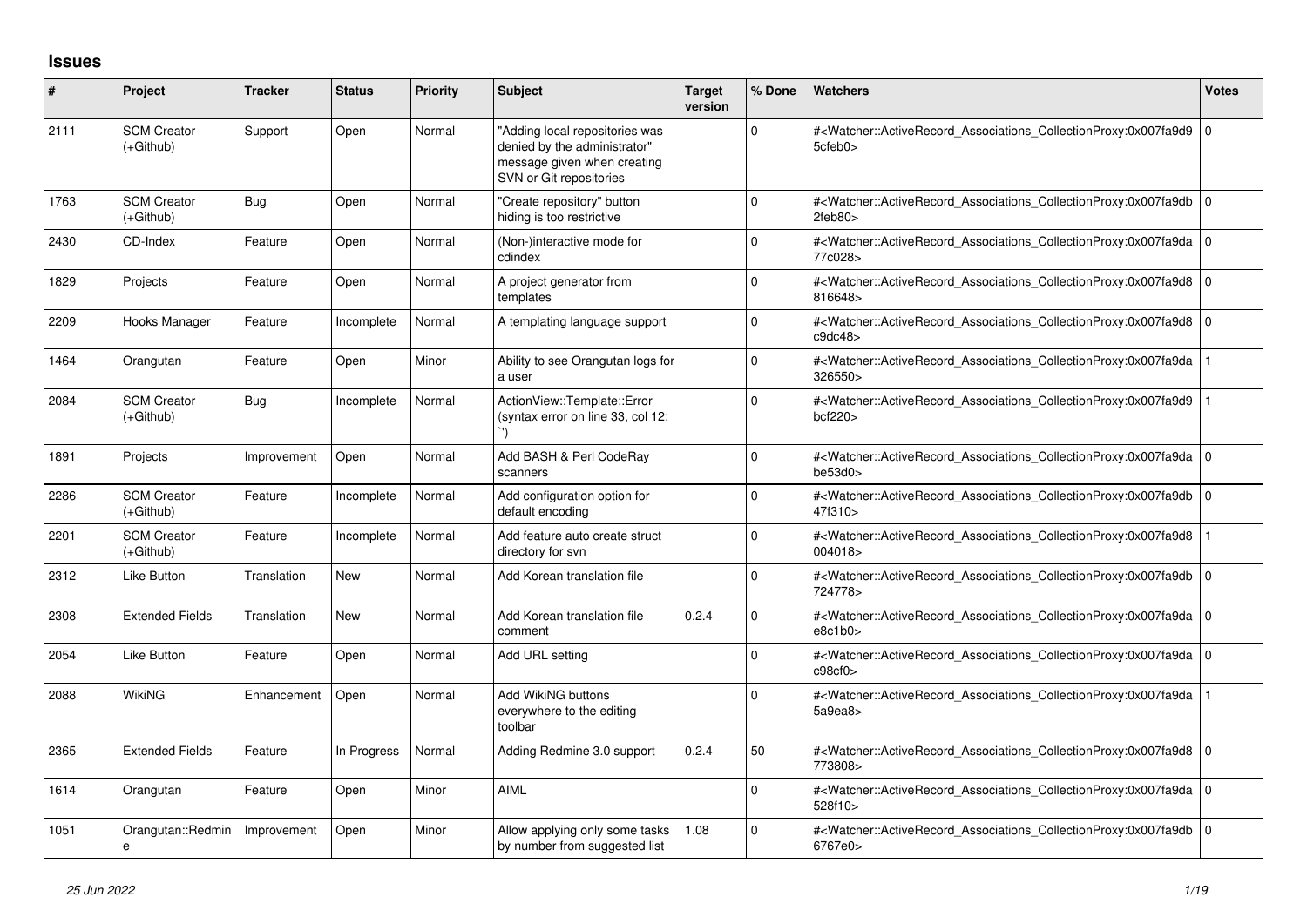| #    | Project                         | <b>Tracker</b> | <b>Status</b>         | <b>Priority</b> | <b>Subject</b>                                            | <b>Target</b><br>version | % Done      | <b>Watchers</b>                                                                                                                                          | <b>Votes</b>   |
|------|---------------------------------|----------------|-----------------------|-----------------|-----------------------------------------------------------|--------------------------|-------------|----------------------------------------------------------------------------------------------------------------------------------------------------------|----------------|
| 2315 | <b>Project Sections</b>         | Feature        | Incomplete            | Normal          | Allow Projects to Appear in<br><b>Multiple Sections</b>   |                          | $\Omega$    | # <watcher::activerecord associations="" collectionproxy:0x007fa9db<br="">d6d238&gt;</watcher::activerecord>                                             | $\Omega$       |
| 1757 | <b>SCM Creator</b><br>(+Github) | Feature        | Incomplete            | Insignificant   | Allow subdirectories                                      |                          | $\Omega$    | # <watcher::activerecord 0<br="" associations="" collectionproxy:0x007fa9d8=""  =""><math>41</math>adf<math>0</math></watcher::activerecord>             |                |
| 1793 | <b>SCM Creator</b><br>(+Github) | Feature        | Incomplete            | Normal          | Allow the creation of non-local<br>repositories           |                          | $\Omega$    | # <watcher::activerecord_associations_collectionproxy:0x007fa9d8<br>38a5c0&gt;</watcher::activerecord_associations_collectionproxy:0x007fa9d8<br>        | $\overline{2}$ |
| 2287 | <b>SCM Creator</b><br>(+Github) | Feature        | Incomplete            | Normal          | Allow to customize naming<br>policy for repositories      |                          | $\Omega$    | # <watcher::activerecord_associations_collectionproxy:0x007fa9da 0<br="">eee888&gt;</watcher::activerecord_associations_collectionproxy:0x007fa9da>      |                |
| 2227 | <b>Extended Fields</b>          | Feature        | In Progress           | Normal          | Altering form elements for<br>custom fields               | 0.2.4                    | 50          | # <watcher::activerecord_associations_collectionproxy:0x007fa9da<br>547708&gt;</watcher::activerecord_associations_collectionproxy:0x007fa9da<br>        | l 0            |
| 1837 | Projects                        | Feature        | Open                  | Insignificant   | Andriy is now working on                                  |                          | $\Omega$    | # <watcher::activerecord_associations_collectionproxy:0x007fa9da 0<br=""  ="">5c2368&gt;</watcher::activerecord_associations_collectionproxy:0x007fa9da> |                |
| 1990 | Projects                        | Improvement    | Incomplete            | Minor           | anti notificatin spam - fine<br>grained mail distribution |                          | $\Omega$    | # <watcher::activerecord associations="" collectionproxy:0x007fa9db<br="">c4a3b0z</watcher::activerecord>                                                |                |
| 1804 | Projects                        | Feature        | Incomplete            | Insignificant   | Arrows (or similar solution) for<br>project menu          |                          | $\Omega$    | # <watcher::activerecord_associations_collectionproxy:0x007fa9db 0<br=""  ="">e319f8&gt;</watcher::activerecord_associations_collectionproxy:0x007fa9db> |                |
| 2304 | Meta                            | Support        | Open                  | Normal          | Ask Redmine guys to add hooks<br>to the core              |                          | $\Omega$    | # <watcher::activerecord_associations_collectionproxy:0x007fa9d8<br>956990&gt;</watcher::activerecord_associations_collectionproxy:0x007fa9d8<br>        | l 0            |
| 2024 | OpenID Fix                      | Patch          | Under<br>Verification | Normal          | Associate existing accounts by<br>email                   |                          | $\Omega$    | # <watcher::activerecord 0<br="" associations="" collectionproxy:0x007fa9db=""  ="">541960&gt;</watcher::activerecord>                                   |                |
| 1987 | Projects                        | Feature        | Incomplete            | Normal          | Attachment resize                                         |                          | $\Omega$    | # <watcher::activerecord_associations_collectionproxy:0x007fa9d6 0<br="">c8e6c8</watcher::activerecord_associations_collectionproxy:0x007fa9d6>          |                |
| 1943 | <b>Author Box</b>               | Feature        | Deferred              | Normal          | Author box layout change plan                             |                          | $\Omega$    | # <watcher::activerecord_associations_collectionproxy:0x007fa9d5 0<br=""  ="">1b2480&gt;</watcher::activerecord_associations_collectionproxy:0x007fa9d5> |                |
| 1868 | Projects                        | Feature        | Reopened              | Minor           | Author in Google search results                           |                          | 80          | # <watcher::activerecord 0<br="" associations="" collectionproxy:0x007fa9d5=""  ="">8249d0&gt;</watcher::activerecord>                                   |                |
| 2436 | <b>WikiNG</b>                   | Bug            | Incomplete            | Normal          | Autocomplete debounce does<br>not work as expected        |                          | 50          | # <watcher::activerecord_associations_collectionproxy:0x007fa9d4 0<br=""  ="">3e4740&gt;</watcher::activerecord_associations_collectionproxy:0x007fa9d4> |                |
| 1104 | Orangutan::Redmin               | Feature        | Incomplete            | Minor           | Automatic overtime tracking                               |                          | $\Omega$    | # <watcher::activerecord 0<br="" associations="" collectionproxy:0x007fa9d6=""  ="">663910&gt;</watcher::activerecord>                                   |                |
| 1337 | Orangutan::Redmin               | Feature        | Incomplete            | Minor           | Automatic time tracking                                   |                          | $\Omega$    | # <watcher::activerecord_associations_collectionproxy:0x007fa9e7 0<br=""  ="">a91198&gt;</watcher::activerecord_associations_collectionproxy:0x007fa9e7> |                |
| 1831 | Projects                        | Feature        | Incomplete            | Minor           | Automatically include mail<br>conversations               |                          | $\Omega$    | # <watcher::activerecord_associations_collectionproxy:0x007fa9d6 0<br=""  ="">264508&gt;</watcher::activerecord_associations_collectionproxy:0x007fa9d6> |                |
| 1619 | Orangutan                       | Feature        | Open                  | Minor           | Avatar                                                    |                          | $\mathbf 0$ | # <watcher::activerecord_associations_collectionproxy:0x007fa9d6 2<br="">2cd0f8&gt;</watcher::activerecord_associations_collectionproxy:0x007fa9d6>      |                |
| 2234 | <b>WikiNG</b>                   | Enhancement    | Incomplete            | Minor           | Avatars in user links?                                    |                          | $\Omega$    | # <watcher::activerecord_associations_collectionproxy:0x007fa9d5 0<br=""  ="">d13900&gt;</watcher::activerecord_associations_collectionproxy:0x007fa9d5> |                |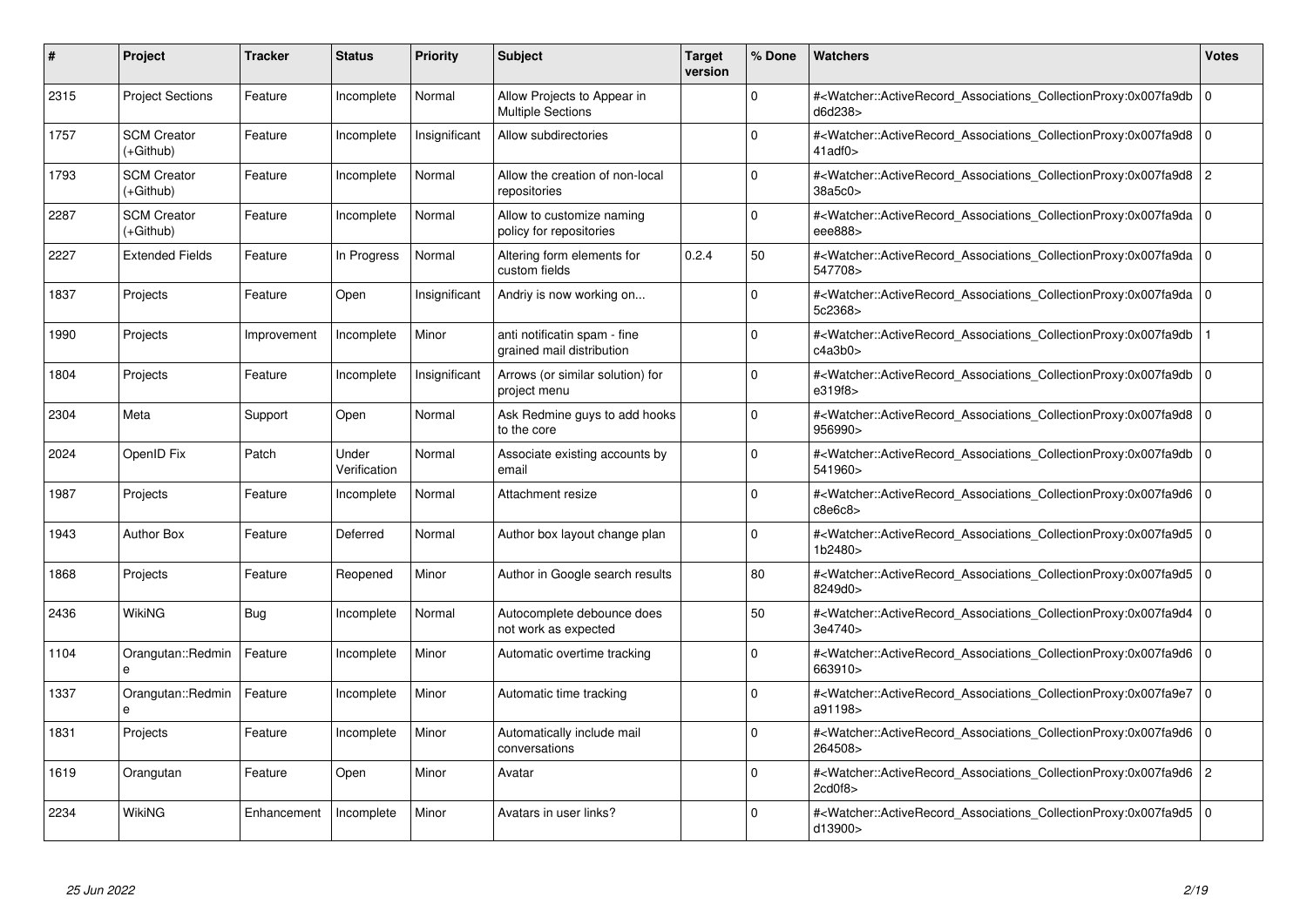| #    | <b>Project</b>                  | <b>Tracker</b> | <b>Status</b>         | <b>Priority</b> | <b>Subject</b>                                                      | <b>Target</b><br>version | % Done      | <b>Watchers</b>                                                                                                                                           | <b>Votes</b>   |
|------|---------------------------------|----------------|-----------------------|-----------------|---------------------------------------------------------------------|--------------------------|-------------|-----------------------------------------------------------------------------------------------------------------------------------------------------------|----------------|
| 189  | Orangutan::Redmin<br>e          | Improvement    | Open                  | Minor           | Avoid taking text as a comment<br>for the task                      |                          | $\Omega$    | # <watcher::activerecord_associations_collectionproxy:0x007fa9d5<br>1cc830&gt;</watcher::activerecord_associations_collectionproxy:0x007fa9d5<br>         |                |
| 2414 | Red-Andy                        | Feature        | Incomplete            | Minor           | Break long application.css into<br>sections?                        |                          | $\Omega$    | # <watcher::activerecord_associations_collectionproxy:0x007fa9e7f 0<br=""  ="">83480&gt;</watcher::activerecord_associations_collectionproxy:0x007fa9e7f> |                |
| 1735 | <b>TOC</b>                      | <b>Bug</b>     | Incomplete            | Normal          | Broken in new DokuWiki?                                             |                          | $\mathbf 0$ | # <watcher::activerecord_associations_collectionproxy:0x007fa9d4 0<br=""  ="">7c7fb0&gt;</watcher::activerecord_associations_collectionproxy:0x007fa9d4>  |                |
| 2348 | <b>Extended Fields</b>          | Bug            | Open                  | Normal          | Buggy implementation at<br>list.html.erb                            | 0.2.4                    | $\Omega$    | # <watcher::activerecord_associations_collectionproxy:0x007fa9d6 0<br=""  ="">0157e8&gt;</watcher::activerecord_associations_collectionproxy:0x007fa9d6>  |                |
| 2148 | Meta                            | Feature        | Open                  | Normal          | Cache meta tags                                                     |                          | $\Omega$    | # <watcher::activerecord_associations_collectionproxy:0x007fa9d6 0<br="">03aa20&gt;</watcher::activerecord_associations_collectionproxy:0x007fa9d6>       |                |
| 2285 | WordMine                        | Support        | In Progress           | Normal          | Can't get this to work                                              |                          | $\mathbf 0$ | # <watcher::activerecord_associations_collectionproxy:0x007fa9d5 0<br=""  ="">c01710</watcher::activerecord_associations_collectionproxy:0x007fa9d5>      |                |
| 1680 | Orangutan::Redmin               | Bug            | Open                  | Normal          | <b>Cancelling Comment context</b>                                   |                          | $\Omega$    | # <watcher::activerecord_associations_collectionproxy:0x007fa9d5<br>a74ac8</watcher::activerecord_associations_collectionproxy:0x007fa9d5<br>             | $\overline{0}$ |
| 2325 | <b>SCM Creator</b><br>(+Github) | Bug            | Incomplete            | Normal          | Cannot add existing github repo                                     |                          | $\Omega$    | # <watcher::activerecord 0<br="" associations="" collectionproxy:0x007fa9d4=""  ="">464170&gt;</watcher::activerecord>                                    |                |
| 2317 | Hooks Manager                   | Support        | New                   | Normal          | Change Assignee on custom<br>field selection                        |                          | $\Omega$    | # <watcher::activerecord 0<br="" associations="" collectionproxy:0x007fa9d5=""  ="">1ca080&gt;</watcher::activerecord>                                    |                |
| 1600 | Orangutan                       | Enhancement    | Open                  | Minor           | Change configuration file format   2.00                             |                          | $\Omega$    | # <watcher::activerecord_associations_collectionproxy:0x007fa9d4 0<br=""  ="">e88688&gt;</watcher::activerecord_associations_collectionproxy:0x007fa9d4>  |                |
| 1107 | Orangutan::Redmin<br>e          | Improvement    | Open                  | Minor           | Change default<br>project/issue/activity if no task is<br>available |                          | $\mathbf 0$ | # <watcher::activerecord_associations_collectionproxy:0x007fa9d5 0<br=""  ="">738648&gt;</watcher::activerecord_associations_collectionproxy:0x007fa9d5>  |                |
| 2305 | <b>Author Box</b>               | Translation    | New                   | Normal          | Change Korean translation file<br>comment                           |                          | $\Omega$    | # <watcher::activerecord 0<br="" associations="" collectionproxy:0x007fa9d6=""  ="">3830b0&gt;</watcher::activerecord>                                    |                |
| 2310 | Sidebar Content                 | Translation    | <b>New</b>            | Normal          | Change Korean translation file<br>comment                           |                          | $\mathbf 0$ | # <watcher::activerecord associations="" collectionproxy:0x007fa9d4<br="">2e9958&gt;</watcher::activerecord>                                              | $\overline{0}$ |
| 2307 | <b>Download Button</b>          | Translation    | Under<br>Verification | Normal          | Change Korean translation file<br>comment                           | 0.1.1                    | $\Omega$    | # <watcher::activerecord_associations_collectionproxy:0x007fa9d4 0<br=""  ="">20e290&gt;</watcher::activerecord_associations_collectionproxy:0x007fa9d4>  |                |
| 895  | Orangutan::Redmin<br>e          | Feature        | Open                  | Normal          | Changing custom fields and<br>other issue properties                | 1.07                     | $\Omega$    | # <watcher::activerecord associations="" collectionproxy:0x007fa9d6<br="">d49a18&gt;</watcher::activerecord>                                              |                |
| 181  | Orangutan::Redmin<br>e          | Feature        | Open                  | Normal          | Changing issue priority                                             | 1.07                     | $\mathbf 0$ | # <watcher::activerecord associations="" collectionproxy:0x007fa9d4<br="">b3e248&gt;</watcher::activerecord>                                              |                |
| 1022 | Orangutan::Redmin               | Feature        | Incomplete            | Minor           | Changing issue status<br>depending on user presence                 |                          | $\Omega$    | # <watcher::activerecord_associations_collectionproxy:0x007fa9d5 0<br=""  ="">909c10</watcher::activerecord_associations_collectionproxy:0x007fa9d5>      |                |
| 1995 | <b>Extended Fields</b>          | Feature        | Open                  | Normal          | Checklist                                                           |                          | $\Omega$    | # <watcher::activerecord_associations_collectionproxy:0x007fa9d4 0<br=""  ="">8e2c38&gt;</watcher::activerecord_associations_collectionproxy:0x007fa9d4>  |                |
| 2399 | Projects                        | Support        | <b>New</b>            | Normal          | ChiliProject cleanup                                                |                          | $\Omega$    | # <watcher::activerecord_associations_collectionproxy:0x007fa9d5 0<br=""  ="">cd7720&gt;</watcher::activerecord_associations_collectionproxy:0x007fa9d5>  |                |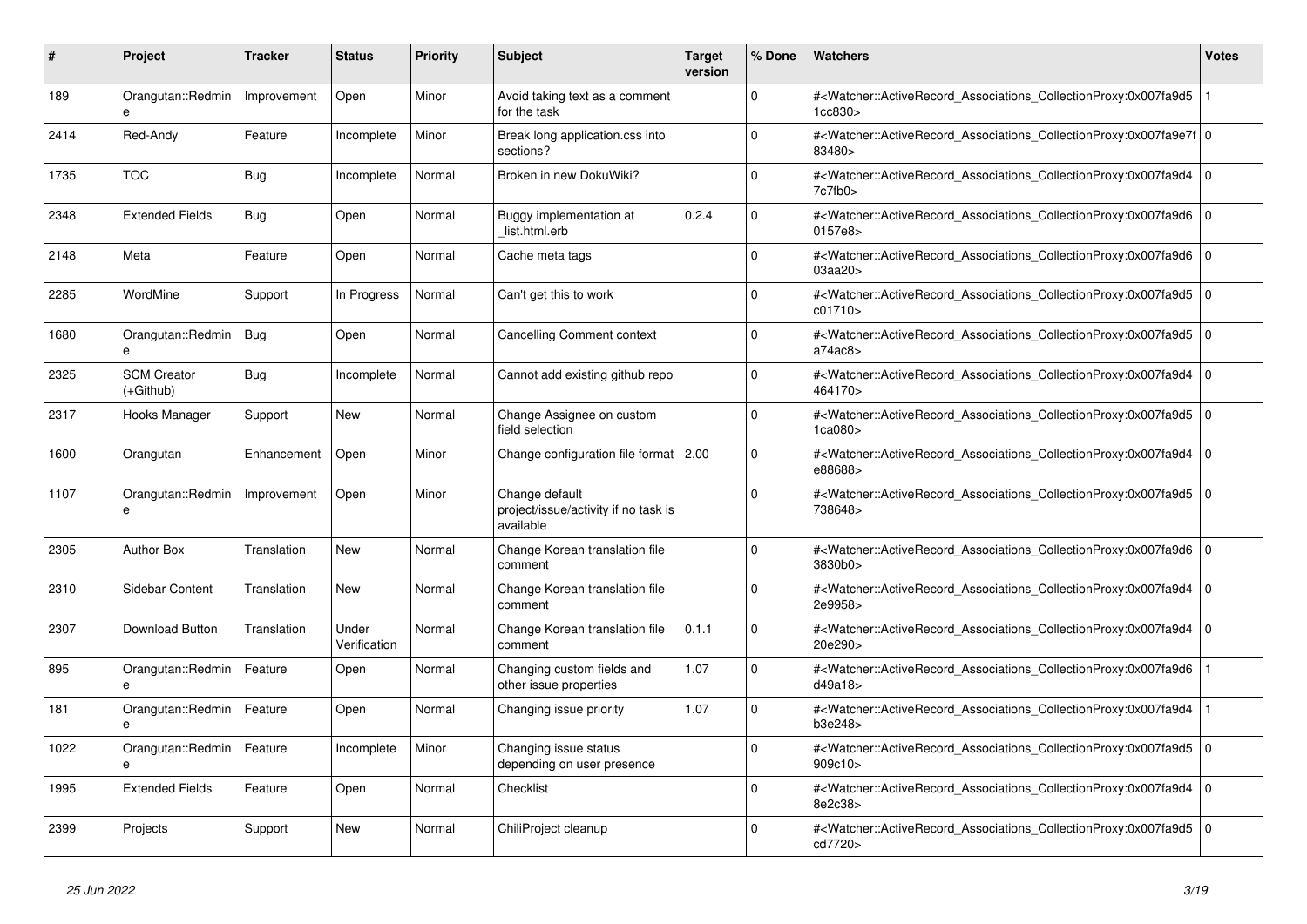| #    | <b>Project</b>                    | <b>Tracker</b> | <b>Status</b> | <b>Priority</b> | <b>Subject</b>                                               | <b>Target</b><br>version | % Done      | <b>Watchers</b>                                                                                                                                          | <b>Votes</b>   |
|------|-----------------------------------|----------------|---------------|-----------------|--------------------------------------------------------------|--------------------------|-------------|----------------------------------------------------------------------------------------------------------------------------------------------------------|----------------|
| 1624 | Orangutan                         | Enhancement    | Open          | Normal          | ChiliProject support                                         |                          | $\Omega$    | # <watcher::activerecord_associations_collectionproxy:0x007fa9d6<br>7d42e0&gt;</watcher::activerecord_associations_collectionproxy:0x007fa9d6<br>        | $\overline{0}$ |
| 1736 | CD-Index                          | Feature        | Open          | Normal          | Command-line options and<br>environmental variables          |                          | $\Omega$    | # <watcher::activerecord_associations_collectionproxy:0x007fa9d6 0<br="">519438&gt;</watcher::activerecord_associations_collectionproxy:0x007fa9d6>      |                |
| 2378 | <b>Project Alias</b>              | Bug            | In Progress   | Major           | Compatibility to Redmine 3.0.1                               | 0.1.1                    | 100         | # <watcher::activerecord_associations_collectionproxy:0x007fa9d6 0<br="">d6a9e8</watcher::activerecord_associations_collectionproxy:0x007fa9d6>          |                |
| 2037 | Projects                          | Improvement    | Open          | Minor           | Completeness bars on start<br>page                           |                          | $\Omega$    | # <watcher::activerecord_associations_collectionproxy:0x007fa9d6<br>ae99d0&gt;</watcher::activerecord_associations_collectionproxy:0x007fa9d6<br>        | 0              |
| 1977 | WikiNG                            | Feature        | Open          | Normal          | Conditional macro for users &<br>groups                      |                          | $\mathbf 0$ | # <watcher::activerecord_associations_collectionproxy:0x007fa9d5 2<br="">082c90&gt;</watcher::activerecord_associations_collectionproxy:0x007fa9d5>      |                |
| 1601 | Orangutan                         | Enhancement    | Incomplete    | Normal          | Configuring contexts weights                                 | 2.00                     | $\Omega$    | # <watcher::activerecord 0<br="" associations="" collectionproxy:0x007fa9d4=""  ="">7f33b8&gt;</watcher::activerecord>                                   |                |
| 971  | Orangutan::Redmin<br>$\mathbf{a}$ | Improvement    | Incomplete    | Minor           | Confirm before taking text as a<br>task/entry description    |                          | $\Omega$    | # <watcher::activerecord associations="" collectionproxy:0x007fa9d4<br="">47d580&gt;</watcher::activerecord>                                             |                |
| 2151 | Red-Andy                          | Bug            | Deferred      | Normal          | Conflict with sidebar_hide plugin                            |                          | 30          | # <watcher::activerecord_associations_collectionproxy:0x007fa9d6 0<br=""  ="">8bebd8&gt;</watcher::activerecord_associations_collectionproxy:0x007fa9d6> |                |
| 2260 | <b>Contact Form</b>               | Bug            | Incomplete    | Normal          | Conflicting with<br>redmine ckeditor plugin using<br>preview |                          | $\Omega$    | # <watcher::activerecord 0<br="" associations="" collectionproxy:0x007fa9d4=""  ="">c72bf0</watcher::activerecord>                                       |                |
| 1902 | Meta                              | Feature        | Incomplete    | Normal          | Consider clear html and light<br>mode                        |                          | $\Omega$    | # <watcher::activerecord_associations_collectionproxy:0x007fa9d4<br>232028&gt;</watcher::activerecord_associations_collectionproxy:0x007fa9d4<br>        | l 0            |
| 1970 | <b>Contact Form</b>               | Feature        | Open          | Minor           | Contact link                                                 |                          | $\Omega$    | # <watcher::activerecord 0<br="" associations="" collectionproxy:0x007fa9d6=""  ="">980760&gt;</watcher::activerecord>                                   |                |
| 2425 | CD-Index                          | Feature        | <b>New</b>    | Normal          | Content rating data for images<br>and videos                 |                          | $\Omega$    | # <watcher::activerecord 0<br="" associations="" collectionproxy:0x007fa9d4=""  ="">c20aa8</watcher::activerecord>                                       |                |
| 1298 | Orangutan                         | Improvement    | Open          | Normal          | Context help for some<br>Orangutan messages                  |                          | 0           | # <watcher::activerecord_associations_collectionproxy:0x007fa9e5 0<br=""  ="">22d0a8&gt;</watcher::activerecord_associations_collectionproxy:0x007fa9e5> |                |
| 2099 | <b>Extended Fields</b>            | Feature        | Incomplete    | Normal          | Create a custom field of type<br>'Category'                  |                          | $\Omega$    | # <watcher::activerecord_associations_collectionproxy:0x007fa9e7 0<br=""  ="">3336d0&gt;</watcher::activerecord_associations_collectionproxy:0x007fa9e7> |                |
| 2420 | <b>SCM Creator</b><br>(+Github)   | Bug            | <b>New</b>    | Normal          | Creating a Github repository<br>fails                        |                          | $\Omega$    | # <watcher::activerecord 0<br="" associations="" collectionproxy:0x007fa9e6f=""  ="">d1fa0&gt;</watcher::activerecord>                                   |                |
| 1968 | Orangutan                         | Feature        | Open          | Normal          | Creating a new issue                                         | 1.06                     | $\mathbf 0$ | # <watcher::activerecord_associations_collectionproxy:0x007fa9e6 0<br=""  ="">8fcd88&gt;</watcher::activerecord_associations_collectionproxy:0x007fa9e6> |                |
| 2291 | <b>SCM Creator</b><br>(+Github)   | Feature        | Open          | Normal          | Creator interface needs to be<br>simplified                  |                          | $\Omega$    | # <watcher::activerecord 0<br="" associations="" collectionproxy:0x007fa9e6=""  ="">227918&gt;</watcher::activerecord>                                   |                |
| 2186 | <b>Extended Fields</b>            | Feature        | Open          | Minor           | <b>Custom DateTime Field</b>                                 |                          | $\Omega$    | # <watcher::activerecord associations="" collectionproxy:0x007fa9e5<br="">d18328&gt;</watcher::activerecord>                                             | l O            |
| 2011 | <b>Extended Fields</b>            | Feature        | Incomplete    | Normal          | Custom field translations                                    |                          | $\Omega$    | # <watcher::activerecord_associations_collectionproxy:0x007fa9e5 0<br=""  ="">960d48&gt;</watcher::activerecord_associations_collectionproxy:0x007fa9e5> |                |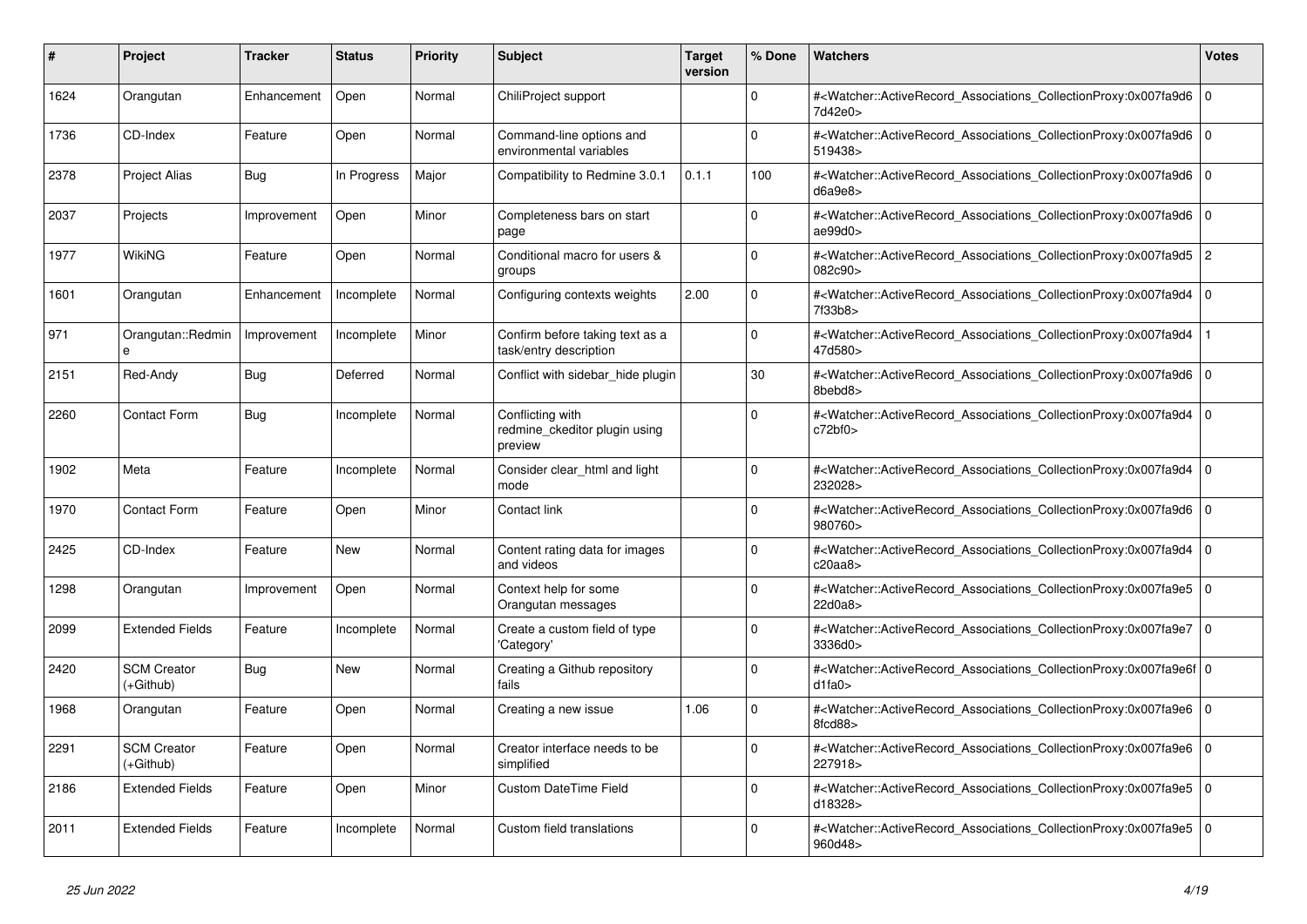| #    | <b>Project</b>                  | <b>Tracker</b> | <b>Status</b> | <b>Priority</b> | <b>Subject</b>                                                    | <b>Target</b><br>version | % Done      | <b>Watchers</b>                                                                                                                                           | <b>Votes</b> |
|------|---------------------------------|----------------|---------------|-----------------|-------------------------------------------------------------------|--------------------------|-------------|-----------------------------------------------------------------------------------------------------------------------------------------------------------|--------------|
| 2019 | <b>Extended Fields</b>          | Feature        | Open          | Normal          | Custom field type web service                                     |                          | $\Omega$    | # <watcher::activerecord_associations_collectionproxy:0x007fa9e5<br>60f590&gt;</watcher::activerecord_associations_collectionproxy:0x007fa9e5<br>         | l 0          |
| 1812 | <b>Author Box</b>               | Feature        | Open          | Normal          | Custom fields support                                             | 1.0.0                    | $\Omega$    | # <watcher::activerecord 0<br="" associations="" collectionproxy:0x007fa9e5=""  ="">49e530&gt;</watcher::activerecord>                                    |              |
| 864  | Orangutan::Redmin<br>e          | Enhancement    | Open          | Normal          | Custom issues list format                                         | 1.07                     | $\mathbf 0$ | # <watcher::activerecord_associations_collectionproxy:0x007fa9e5<br>2dcfa8</watcher::activerecord_associations_collectionproxy:0x007fa9e5<br>             | l 0          |
| 2413 | WikiNG                          | Feature        | Incomplete    | Minor           | Custom links syntax                                               |                          | $\Omega$    | # <watcher::activerecord_associations_collectionproxy:0x007fa9e4f 0<br="">6e010&gt;</watcher::activerecord_associations_collectionproxy:0x007fa9e4f>      |              |
| 2377 | WikiNG                          | Support        | New           | Normal          | Custom macros work, but icon<br>macros do not                     |                          | $\Omega$    | # <watcher::activerecord 0<br="" associations="" collectionproxy:0x0055cbdb=""  ="">ae36a0&gt;</watcher::activerecord>                                    |              |
| 1853 | Projects                        | Support        | Open          | Normal          | Customizer                                                        |                          | $\Omega$    | # <watcher::activerecord 0<br="" associations="" collectionproxy:0x0055cbdb=""  ="">8a0f28&gt;</watcher::activerecord>                                    |              |
| 2018 | <b>Extended Fields</b>          | Feature        | Open          | Normal          | database query cutsom field<br>type                               |                          | $\Omega$    | # <watcher::activerecord_associations_collectionproxy:0x0055cbdb 1<br=""  ="">656fd8&gt;</watcher::activerecord_associations_collectionproxy:0x0055cbdb>  |              |
| 1739 | CD-Index                        | Feature        | Open          | Normal          | Debian package                                                    |                          | $\Omega$    | # <watcher::activerecord_associations_collectionproxy:0x0055cbd8 1<br=""  ="">8e2098&gt;</watcher::activerecord_associations_collectionproxy:0x0055cbd8>  |              |
| 2271 | Meta                            | Feature        | Open          | Normal          | Default image for<br>OpenGraph/Twitter Cards                      |                          | $\Omega$    | # <watcher::activerecord 0<br="" associations="" collectionproxy:0x0055cbd8="">2b9400&gt;</watcher::activerecord>                                         |              |
| 1983 | Role Shift                      | Feature        | Open          | Major           | Default shifts                                                    |                          | $\mathbf 0$ | # <watcher::activerecord 0<br="" associations="" collectionproxy:0x0055cbd7=""  ="">cd6b50&gt;</watcher::activerecord>                                    |              |
| 2196 | <b>Extended Fields</b>          | Support        | Open          | Normal          | Default values for "Wiki text"<br>custom fields not being applied |                          | $\Omega$    | # <watcher::activerecord_associations_collectionproxy:0x0055cbd7 0<br=""  ="">1b7da0</watcher::activerecord_associations_collectionproxy:0x0055cbd7>      |              |
| 512  | Orangutan::Redmin<br>e          | Improvement    | In Progress   | Normal          | Detect lunch time when<br>suggesting tasks                        | 1.07                     | 50          | # <watcher::activerecord_associations_collectionproxy:0x007fa9db 3<br="">25c858&gt;</watcher::activerecord_associations_collectionproxy:0x007fa9db>       |              |
| 2035 | Orangutan                       | Improvement    | Open          | Minor           | Direct communication between<br>a monkey and Orangutan            | 1.06                     | 0           | # <watcher::activerecord 0<br="" associations="" collectionproxy:0x007fa9daf=""  =""><math>65</math>de<math>8</math></watcher::activerecord>              |              |
| 2278 | <b>SCM Creator</b><br>(+Github) | Patch          | Deferred      | Normal          | Disable "Save repository" button<br>on new repositories           |                          | $\mathbf 0$ | # <watcher::activerecord_associations_collectionproxy:0x007fa9db 0<br="">4ab730&gt;</watcher::activerecord_associations_collectionproxy:0x007fa9db>       |              |
| 936  | Orangutan                       | Improvement    | In Progress   | Normal          | Documentation                                                     |                          | 30          | # <watcher::activerecord_associations_collectionproxy:0x007fa9daf 0<br=""  ="">19150&gt;</watcher::activerecord_associations_collectionproxy:0x007fa9daf> |              |
| 1878 | <b>SCM Creator</b><br>(+Github) | Support        | Deferred      | Normal          | Don't create bare GIt repository                                  |                          | $\Omega$    | # <watcher::activerecord associations="" collectionproxy:0x007fa9d9<br="">d7b588&gt;</watcher::activerecord>                                              | l 0          |
| 1076 | Orangutan::Redmin<br>e          | Feature        | Open          | Minor           | Due date setting context                                          | 1.07                     | $\mathbf 0$ | # <watcher::activerecord 0<br="" associations="" collectionproxy:0x007fa9d8=""  ="">d4daa8</watcher::activerecord>                                        |              |
| 2405 | Sidebar Content                 | Feature        | Open          | Minor           | Edit link for Wiki pages                                          | 0.2.0                    | $\mathbf 0$ | # <watcher::activerecord associations="" collectionproxy:0x007fa9db<br="">440d90&gt;</watcher::activerecord>                                              | l 0          |
| 969  | Orangutan::Redmin<br>e          | Feature        | Open          | Minor           | Editing comments                                                  | 1.08                     | $\Omega$    | # <watcher::activerecord_associations_collectionproxy:0x007fa9d9<br>d37ae0&gt;</watcher::activerecord_associations_collectionproxy:0x007fa9d9<br>         | 2            |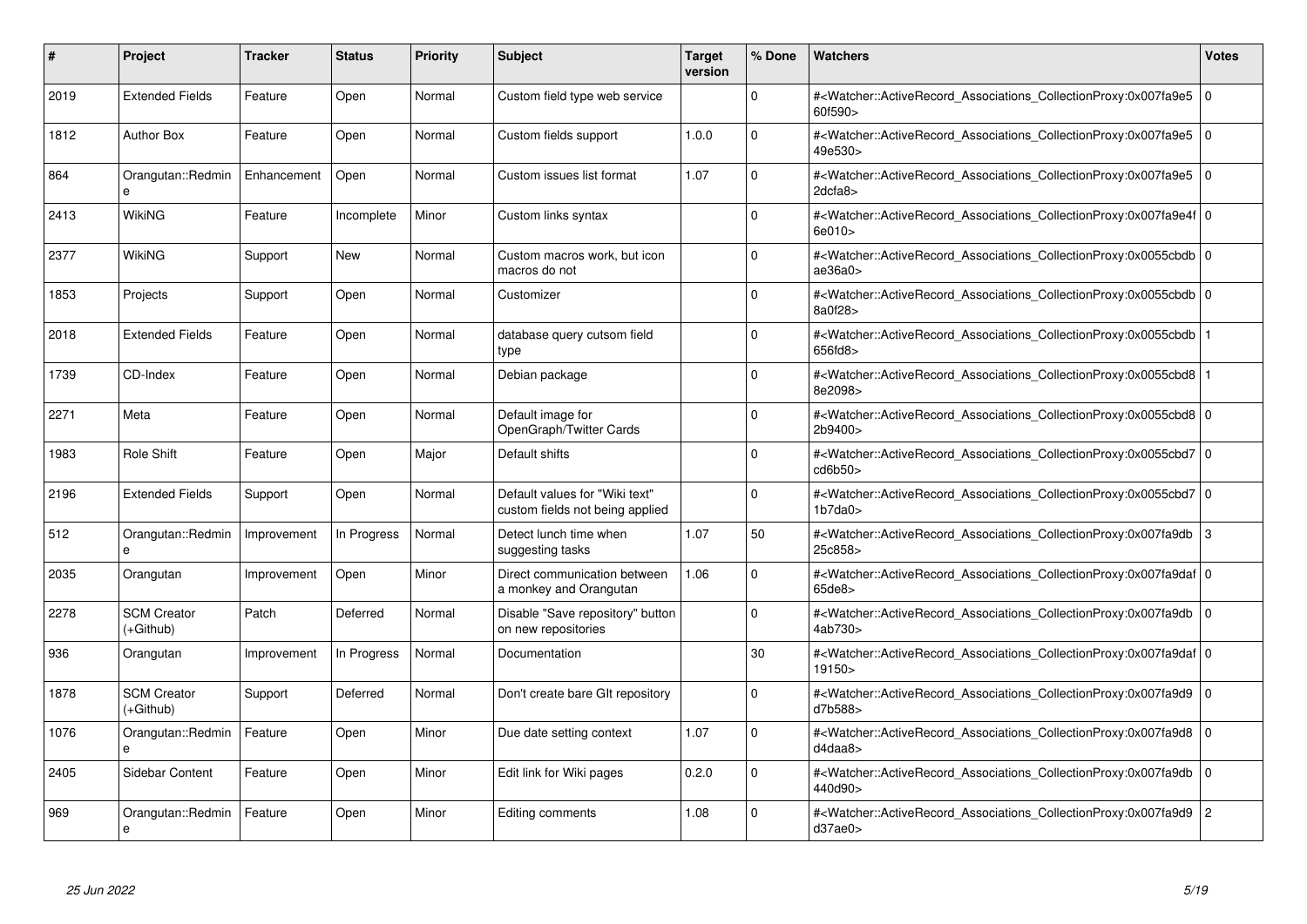| #        | Project                 | <b>Tracker</b> | <b>Status</b>         | <b>Priority</b> | <b>Subject</b>                                                                                                                                                                                                                                                                                                                         | <b>Target</b><br>version | % Done      | Watchers                                                                                                                                                 | <b>Votes</b> |
|----------|-------------------------|----------------|-----------------------|-----------------|----------------------------------------------------------------------------------------------------------------------------------------------------------------------------------------------------------------------------------------------------------------------------------------------------------------------------------------|--------------------------|-------------|----------------------------------------------------------------------------------------------------------------------------------------------------------|--------------|
| 2313     | Download Button         | <b>Bug</b>     | Open                  | Normal          | Emails include the Download<br>"button" with relative link                                                                                                                                                                                                                                                                             |                          | 0           | # <watcher::activerecord_associations_collectionproxy:0x007fa9d7<br>dbcc88</watcher::activerecord_associations_collectionproxy:0x007fa9d7<br>            | l O          |
| 2165     | Download Button         | <b>Bug</b>     | Open                  | Major           | Error in email                                                                                                                                                                                                                                                                                                                         | 0.1.1                    | $\Omega$    | # <watcher::activerecord_associations_collectionproxy:0x007fa9da 0<br=""  ="">c43548&gt;</watcher::activerecord_associations_collectionproxy:0x007fa9da> |              |
| ISSUE-14 | ISSUE-id                | <b>Bug</b>     | Open                  | Minor           | Escaping #ISSUE-id Textile rule<br>does not work                                                                                                                                                                                                                                                                                       |                          | $\Omega$    | # <watcher::activerecord_associations_collectionproxy:0x007fa9d9 0<br=""  ="">1c9910&gt;</watcher::activerecord_associations_collectionproxy:0x007fa9d9> |              |
| 1919     | <b>Extended Fields</b>  | Feature        | Incomplete            | Normal          | Extend Link extended field                                                                                                                                                                                                                                                                                                             |                          | $\Omega$    | # <watcher::activerecord 0<br="" associations="" collectionproxy:0x007fa9d8="">c9bd58</watcher::activerecord>                                            |              |
| 2093     | <b>Extended Fields</b>  | Feature        | Incomplete            | Normal          | Extended columns using<br>custom queries                                                                                                                                                                                                                                                                                               |                          | $\Omega$    | # <watcher::activerecord_associations_collectionproxy:0x007fa9d9 0<br=""  ="">326fd8&gt;</watcher::activerecord_associations_collectionproxy:0x007fa9d9> |              |
| 2350     | <b>Extended Fields</b>  | <b>Bug</b>     | Under<br>Verification | Normal          | Extended Field Values that are<br>nil produce an error                                                                                                                                                                                                                                                                                 | 0.2.4                    | $\Omega$    | # <watcher::activerecord_associations_collectionproxy:0x007fa9db<br>31d788&gt;</watcher::activerecord_associations_collectionproxy:0x007fa9db<br>        | l O          |
| 2359     | <b>Extended Fields</b>  | <b>Bug</b>     | In Progress           | Normal          | Extended fields plugin breaks<br>PDF export                                                                                                                                                                                                                                                                                            | 0.2.4                    | 90          | # <watcher::activerecord_associations_collectionproxy:0x007fa9d8 0<br=""  ="">8edf58&gt;</watcher::activerecord_associations_collectionproxy:0x007fa9d8> |              |
| 2293     | <b>WikiNG</b>           | Enhancement    | Open                  | Minor           | Extended user column                                                                                                                                                                                                                                                                                                                   |                          | $\Omega$    | # <watcher::activerecord_associations_collectionproxy:0x007fa9da 0<br=""  ="">941228&gt;</watcher::activerecord_associations_collectionproxy:0x007fa9da> |              |
| 1913     | <b>WikiNG</b>           | Enhancement    | Incomplete            | Minor           | External Debian/Ubuntu bugs                                                                                                                                                                                                                                                                                                            |                          | $\Omega$    | # <watcher::activerecord_associations_collectionproxy:0x007fa9db 0<br="">779db8&gt;</watcher::activerecord_associations_collectionproxy:0x007fa9db>      |              |
| 1906     | <b>WikiNG</b>           | Enhancement    | Incomplete            | Minor           | <b>External Redmine links</b>                                                                                                                                                                                                                                                                                                          |                          | $\Omega$    | # <watcher::activerecord associations="" collectionproxy:0x007fa9db<br="">55af00&gt;</watcher::activerecord>                                             |              |
| 2098     | <b>Extended Fields</b>  | <b>Bug</b>     | In Progress           | Major           | Failure in XLS Export<br>(undefined method<br>`find_custom_field_template' for<br># <xisexportcontroller)< td=""><td>0.2.4</td><td>90</td><td>#<watcher::activerecord_associations_collectionproxy:0x007fa9d9 2<br="">ee8290&gt;</watcher::activerecord_associations_collectionproxy:0x007fa9d9></td><td></td></xisexportcontroller)<> | 0.2.4                    | 90          | # <watcher::activerecord_associations_collectionproxy:0x007fa9d9 2<br="">ee8290&gt;</watcher::activerecord_associations_collectionproxy:0x007fa9d9>      |              |
| 2214     | <b>Project Sections</b> | Feature        | Incomplete            | Normal          | Featured and disregarded<br>projects                                                                                                                                                                                                                                                                                                   |                          | $\Omega$    | # <watcher::activerecord_associations_collectionproxy:0x007fa9d9 0<br=""  ="">640c00&gt;</watcher::activerecord_associations_collectionproxy:0x007fa9d9> |              |
| 1620     | Orangutan               | Improvement    | Open                  | Normal          | Fix foreign handlers API                                                                                                                                                                                                                                                                                                               | 2.00                     | $\Omega$    | # <watcher::activerecord_associations_collectionproxy:0x007fa9d9 0<br="">a552a0&gt;</watcher::activerecord_associations_collectionproxy:0x007fa9d9>      |              |
| 2431     | Projects                | Improvement    | New                   | Normal          | Fix location of known hosts for<br>www-data                                                                                                                                                                                                                                                                                            |                          | $\Omega$    | # <watcher::activerecord_associations_collectionproxy:0x007fa9d7 0<br=""  ="">d59ae8</watcher::activerecord_associations_collectionproxy:0x007fa9d7>     |              |
| 2429     | CD-Index                | Feature        | Incomplete            | Normal          | Flag for broken media                                                                                                                                                                                                                                                                                                                  |                          | $\Omega$    | # <watcher::activerecord_associations_collectionproxy:0x007fa9da 0<br=""  ="">22c258&gt;</watcher::activerecord_associations_collectionproxy:0x007fa9da> |              |
| 2440     | <b>WikiNG</b>           | <b>Bug</b>     | Open                  | Normal          | Footnotes ignore < pre >                                                                                                                                                                                                                                                                                                               | 1.1.1                    | $\Omega$    | # <watcher::activerecord_associations_collectionproxy:0x007fa9db 0<br="">0d5d18&gt;</watcher::activerecord_associations_collectionproxy:0x007fa9db>      |              |
| 2316     | Hooks Manager           | Translation    | New                   | Normal          | French translation                                                                                                                                                                                                                                                                                                                     |                          | $\mathbf 0$ | # <watcher::activerecord_associations_collectionproxy:0x007fa9d9 0<br=""  ="">542fb0&gt;</watcher::activerecord_associations_collectionproxy:0x007fa9d9> |              |
| 1955     | <b>Extended Fields</b>  | Feature        | Incomplete            | Normal          | FTP link                                                                                                                                                                                                                                                                                                                               |                          | $\Omega$    | # <watcher::activerecord_associations_collectionproxy:0x007fa9d7 0<br="">dcb710&gt;</watcher::activerecord_associations_collectionproxy:0x007fa9d7>      |              |
| 2130     | WikiNG                  | Feature        | Incomplete            | Minor           | Function references                                                                                                                                                                                                                                                                                                                    |                          | $\Omega$    | # <watcher::activerecord_associations_collectionproxy:0x007fa9da 0<br=""  ="">2d1000&gt;</watcher::activerecord_associations_collectionproxy:0x007fa9da> |              |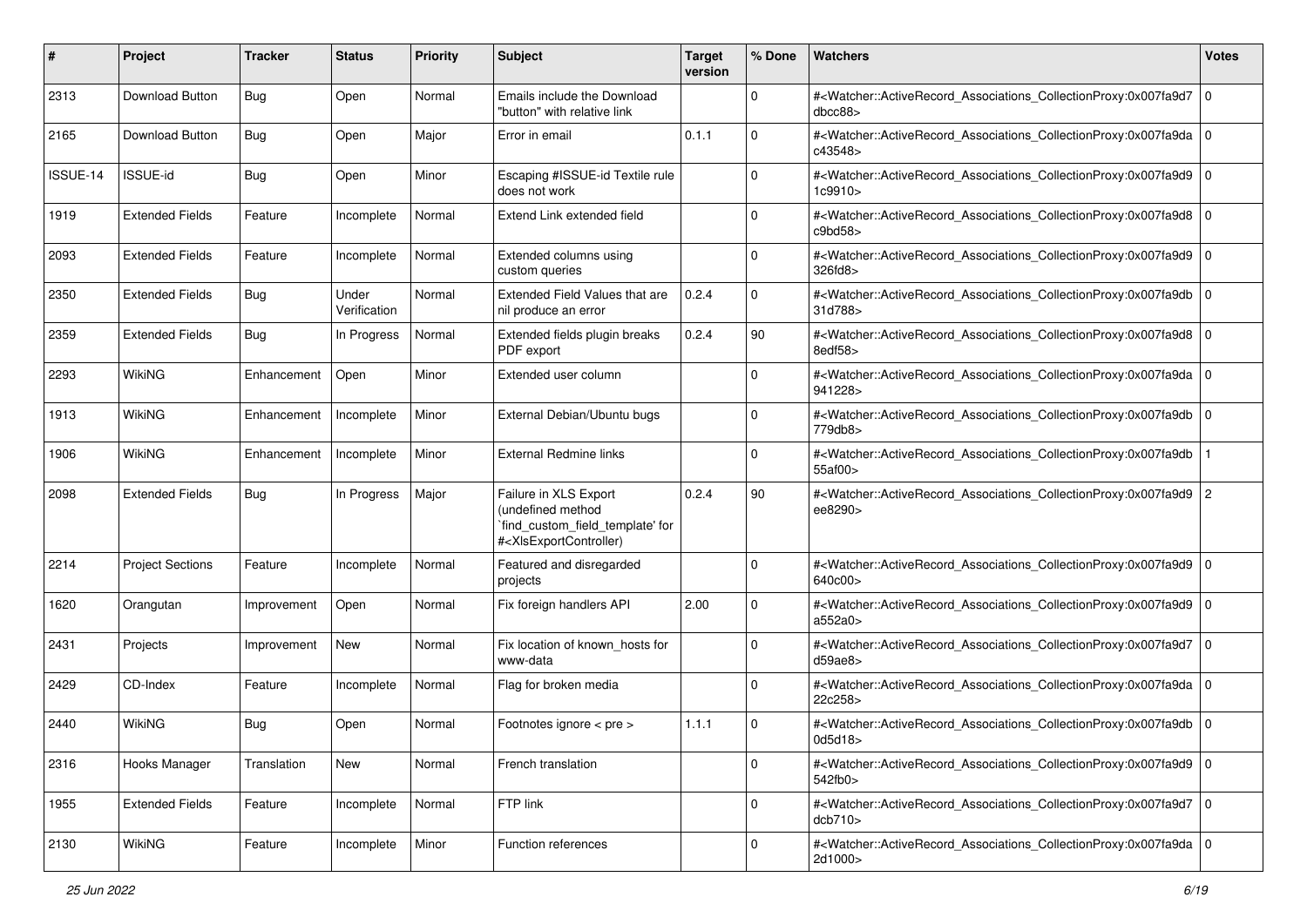| #    | Project                         | Tracker     | <b>Status</b> | <b>Priority</b> | <b>Subject</b>                                                | <b>Target</b><br>version | % Done   | <b>Watchers</b>                                                                                                                                          | <b>Votes</b> |
|------|---------------------------------|-------------|---------------|-----------------|---------------------------------------------------------------|--------------------------|----------|----------------------------------------------------------------------------------------------------------------------------------------------------------|--------------|
| 2334 | <b>SCM Creator</b><br>(+Github) | Bug         | Open          | Normal          | Github API does not load                                      | 0.5.1                    | $\Omega$ | # <watcher::activerecord associations="" collectionproxy:0x007fa9db<br="">af5140&gt;</watcher::activerecord>                                             | $\mathbf 0$  |
| 1771 | Sidebar Content                 | Feature     | Open          | Normal          | Global contents                                               | 0.2.0                    | $\Omega$ | # <watcher::activerecord 0<br="" associations="" collectionproxy:0x007fa9d8=""  =""><math>6</math>caf<math>28</math></watcher::activerecord>             |              |
| 1687 | Meta                            | Feature     | Open          | Normal          | Global Meta tags, Meta tags per<br>project and per page       |                          | $\Omega$ | # <watcher::activerecord_associations_collectionproxy:0x007fa9d8  <br="">e5d3d0</watcher::activerecord_associations_collectionproxy:0x007fa9d8>          | $\Omega$     |
| 2036 | Projects                        | Enhancement | Open          | Minor           | Global news                                                   |                          | $\Omega$ | # <watcher::activerecord_associations_collectionproxy:0x007fa9da 0<br="">e65308&gt;</watcher::activerecord_associations_collectionproxy:0x007fa9da>      |              |
| 2106 | Projects                        | Improvement | Incomplete    | Minor           | Gravatar upload                                               |                          | $\Omega$ | # <watcher::activerecord_associations_collectionproxy:0x007fa9db  <br="">4f7810&gt;</watcher::activerecord_associations_collectionproxy:0x007fa9db>      | $\mathbf 0$  |
| 2276 | Language Mix                    | Feature     | Incomplete    | Normal          | Group posts / show only the<br>primary article                |                          | $\Omega$ | # <watcher::activerecord_associations_collectionproxy:0x007fa9d9 0<br="">e9a220&gt;</watcher::activerecord_associations_collectionproxy:0x007fa9d9>      |              |
| 2168 | <b>Extended Fields</b>          | Feature     | Open          | Minor           | Grouping form elements                                        |                          | $\Omega$ | # <watcher::activerecord associations="" collectionproxy:0x007fa9db<br="">bc0908</watcher::activerecord>                                                 | $\mathbf 0$  |
| 1613 | Orangutan::Redmin               | Bug         | Open          | Normal          | Guarantee that a notification will   1.08<br>come to end user |                          | $\Omega$ | # <watcher::activerecord_associations_collectionproxy:0x007fa9d9<br>5b4098&gt;</watcher::activerecord_associations_collectionproxy:0x007fa9d9<br>        |              |
| 2245 | RedWord                         | Improvement | Open          | Normal          | Hellip in project titles                                      |                          | $\Omega$ | # <watcher::activerecord associations="" collectionproxy:0x007fa9db<br="">3983c0&gt;</watcher::activerecord>                                             | $\Omega$     |
| 1083 | Orangutan::Redmin<br>e          | Feature     | Open          | Minor           | Help context(s) for Redmine text   1.08<br>formatting syntax  |                          | $\Omega$ | # <watcher::activerecord 0<br="" associations="" collectionproxy:0x007fa9db=""  ="">1e1338&gt;</watcher::activerecord>                                   |              |
| 2289 | <b>RedPress</b>                 | <b>Bug</b>  | <b>New</b>    | Normal          | Hide moved news from the<br>project overview page             |                          | $\Omega$ | # <watcher::activerecord_associations_collectionproxy:0x007fa9d8 0<br=""  ="">36df88&gt;</watcher::activerecord_associations_collectionproxy:0x007fa9d8> |              |
| 2392 | WikiNG                          | Feature     | Incomplete    | Normal          | <b>Hierarcial Numbered headers</b>                            |                          | $\Omega$ | # <watcher::activerecord 0<br="" associations="" collectionproxy:0x007fa9d9f=""  ="">b61b8</watcher::activerecord>                                       |              |
| 2236 | <b>Extended Fields</b>          | Bug         | Incomplete    | Normal          | <b>Hint Lost</b>                                              |                          | $\Omega$ | # <watcher::activerecord 0<br="" associations="" collectionproxy:0x007fa9d9=""  ="">c41f28&gt;</watcher::activerecord>                                   |              |
| 2273 | Hooks Manager                   | Support     | In Progress   | Normal          | Hook is invalid                                               |                          | $\Omega$ | # <watcher::activerecord_associations_collectionproxy:0x007fa9d9  <br="">ect4c0&gt;</watcher::activerecord_associations_collectionproxy:0x007fa9d9>      | $\Omega$     |
| 2076 | WikiNG                          | Feature     | Open          | Insignificant   | <b>HTML Color preview</b>                                     |                          | $\Omega$ | # <watcher::activerecord 0<br="" associations="" collectionproxy:0x007fa9d9=""  ="">db9cc0</watcher::activerecord>                                       |              |
| 1466 | Orangutan::Redmin<br>e          | Improvement | Open          | Normal          | Hyperlinks in notifications                                   |                          | $\Omega$ | # <watcher::activerecord_associations_collectionproxy:0x007fa9db 0<br=""  ="">5bb440&gt;</watcher::activerecord_associations_collectionproxy:0x007fa9db> |              |
| 1899 | WikiNG                          | Improvement | Incomplete    | Minor           | Ignore conditions on preview                                  |                          | $\Omega$ | # <watcher::activerecord_associations_collectionproxy:0x007fa9da 0<br=""  ="">8da488&gt;</watcher::activerecord_associations_collectionproxy:0x007fa9da> |              |
| 2244 | WordMine                        | Improvement | Incomplete    | Normal          | Import the project on blog index<br>open                      |                          | $\Omega$ | # <watcher::activerecord associations="" collectionproxy:0x007fa9d9=""  <br="">c709b8&gt;</watcher::activerecord>                                        | $\mathbf 0$  |
| 2303 | Meta                            | Feature     | Open          | Normal          | Improve internal API                                          |                          | $\Omega$ | # <watcher::activerecord_associations_collectionproxy:0x007fa9db 0<br=""  ="">68f588&gt;</watcher::activerecord_associations_collectionproxy:0x007fa9db> |              |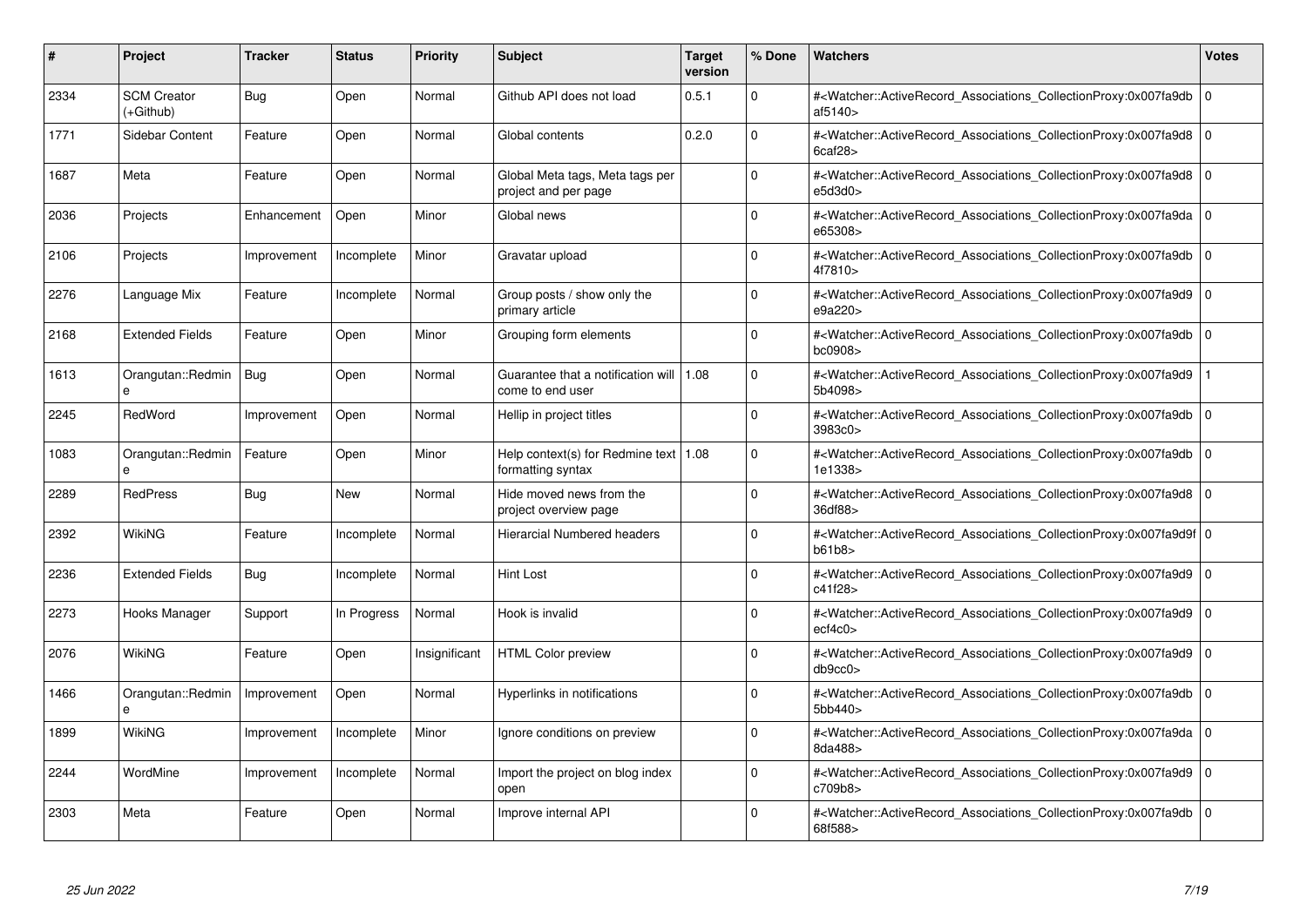| #    | <b>Project</b>                    | <b>Tracker</b> | <b>Status</b>         | <b>Priority</b> | <b>Subject</b>                                                                | <b>Target</b><br>version | % Done         | <b>Watchers</b>                                                                                                                                           | <b>Votes</b>   |
|------|-----------------------------------|----------------|-----------------------|-----------------|-------------------------------------------------------------------------------|--------------------------|----------------|-----------------------------------------------------------------------------------------------------------------------------------------------------------|----------------|
| 2407 | Sidebar Content                   | Feature        | Open                  | Normal          | Improve support of Wiki page<br>on sidebar                                    | 0.2.0                    | $\Omega$       | # <watcher::activerecord_associations_collectionproxy:0x007fa9db<br>d75578&gt;</watcher::activerecord_associations_collectionproxy:0x007fa9db<br>         | $\overline{0}$ |
| 2319 | <b>Extended Fields</b>            | Bug            | Open                  | Normal          | Incompatible with<br>rt_custom_field?                                         | 0.2.4                    | $\Omega$       | # <watcher::activerecord_associations_collectionproxy:0x007fa9d9 0<br="">ec8210&gt;</watcher::activerecord_associations_collectionproxy:0x007fa9d9>       |                |
| 1828 | <b>Contact Form</b>               | Support        | Deferred              | Normal          | Incorrect from/reply to address<br>used in sent email                         |                          | 40             | # <watcher::activerecord_associations_collectionproxy:0x007fa9d9 0<br=""  ="">3669a8&gt;</watcher::activerecord_associations_collectionproxy:0x007fa9d9>  |                |
| 2241 | <b>Extended Fields</b>            | Feature        | Incomplete            | Normal          | Informations I see on Calendar                                                |                          | $\Omega$       | # <watcher::activerecord_associations_collectionproxy:0x007fa9db<br>d82160&gt;</watcher::activerecord_associations_collectionproxy:0x007fa9db<br>         | $\Omega$       |
| 1994 | WikiNG                            | Enhancement    | Incomplete            | Normal          | Inline warnings, tips etc                                                     |                          | $\mathbf 0$    | # <watcher::activerecord_associations_collectionproxy:0x007fa9db 0<br=""  ="">0b32b8&gt;</watcher::activerecord_associations_collectionproxy:0x007fa9db>  |                |
| 1586 | Orangutan                         | Improvement    | Open                  | Normal          | Installation command line helper   1.08                                       |                          | $\Omega$       | # <watcher::activerecord_associations_collectionproxy:0x007fa9db 0<br=""  ="">ec14b8</watcher::activerecord_associations_collectionproxy:0x007fa9db>      |                |
| 2344 | <b>Extended Fields</b>            | Support        | Open                  | Normal          | Installation failure: uninitialized<br>constant ExtendedFieldsHelper          |                          | 10             | # <watcher::activerecord associations="" collectionproxy:0x007fa9d8<br="">c2ab58</watcher::activerecord>                                                  | $\Omega$       |
| 2105 | <b>SCM Creator</b><br>(+Github)   | Feature        | Open                  | Normal          | Integrate with existing scm<br>system                                         |                          | $\mathbf 0$    | # <watcher::activerecord_associations_collectionproxy:0x007fa9db 0<br=""  ="">50b7e8&gt;</watcher::activerecord_associations_collectionproxy:0x007fa9db>  |                |
| 2161 | <b>Extended Fields</b>            | Support        | In Progress           | Critical        | Internal error On New Issues<br>tab                                           |                          | $\Omega$       | # <watcher::activerecord_associations_collectionproxy:0x007fa9d9 0<br=""  ="">aadce8&gt;</watcher::activerecord_associations_collectionproxy:0x007fa9d9>  |                |
| 2343 | <b>SCM Creator</b><br>$(+Github)$ | Bug            | Open                  | Major           | Internal error when creating<br>projects having a List format<br>custom field | 0.5.1                    | $\overline{0}$ | # <watcher::activerecord_associations_collectionproxy:0x007fa9d8<br>d9c270&gt;</watcher::activerecord_associations_collectionproxy:0x007fa9d8<br>         | l 0            |
| 2320 | <b>Extended Fields</b>            | Bug            | Under<br>Verification | Normal          | Internal error when opening<br>issues tab                                     | 0.2.4                    | $\Omega$       | # <watcher::activerecord 0<br="" associations="" collectionproxy:0x007fa9db=""  ="">03a8b8</watcher::activerecord>                                        |                |
| 935  | Orangutan                         | Feature        | Open                  | Minor           | Invalid keyboard layout<br>translator                                         |                          | $\mathbf 0$    | # <watcher::activerecord 0<br="" associations="" collectionproxy:0x007fa9da=""  ="">7dba00&gt;</watcher::activerecord>                                    |                |
| 170  | Orangutan::Redmin<br>e            | Feature        | Open                  | Minor           | Issue creation                                                                | 1.06                     | $\mathbf 0$    | # <watcher::activerecord_associations_collectionproxy:0x007fa9da<br>2dafd8&gt;</watcher::activerecord_associations_collectionproxy:0x007fa9da<br>         | $\overline{2}$ |
| 973  | Orangutan::Redmin<br>e            | Improvement    | Open                  | Minor           | Issue description change<br>notification                                      | 1.08                     | $\Omega$       | # <watcher::activerecord_associations_collectionproxy:0x007fa9da 0<br=""  ="">8704e8&gt;</watcher::activerecord_associations_collectionproxy:0x007fa9da>  |                |
| 180  | Orangutan::Redmin<br>e            | Feature        | Open                  | Normal          | Issue status changing                                                         | 1.07                     | $\Omega$       | # <watcher::activerecord associations="" collectionproxy:0x007fa9db<br="">4bb158&gt;</watcher::activerecord>                                              | 3              |
| 2184 | <b>Role Shift</b>                 | Support        | Incomplete            | Normal          | Issue visibility                                                              |                          | $\mathbf 0$    | # <watcher::activerecord_associations_collectionproxy:0x007fa9db<br>504a88&gt;</watcher::activerecord_associations_collectionproxy:0x007fa9db<br>         | ١o             |
| 2318 | <b>Extended Fields</b>            | <b>Bug</b>     | In Progress           | Normal          | Issues as pdf                                                                 | 0.2.4                    | 90             | # <watcher::activerecord_associations_collectionproxy:0x007fa9dbf 0<br=""  ="">77880&gt;</watcher::activerecord_associations_collectionproxy:0x007fa9dbf> |                |
| 2261 | <b>Extended Fields</b>            | Bug            | Incomplete            | Normal          | issues PDF view and<br>descriptions                                           | 0.2.4                    | $\Omega$       | # <watcher::activerecord 0<br="" associations="" collectionproxy:0x007fa9da=""  ="">6b7548&gt;</watcher::activerecord>                                    |                |
| 1963 | Projects                          | Feature        | Open                  | Minor           | Issues/messages count                                                         |                          | $\Omega$       | # <watcher::activerecord_associations_collectionproxy:0x007fa9da 0<br=""  ="">3fb930&gt;</watcher::activerecord_associations_collectionproxy:0x007fa9da>  |                |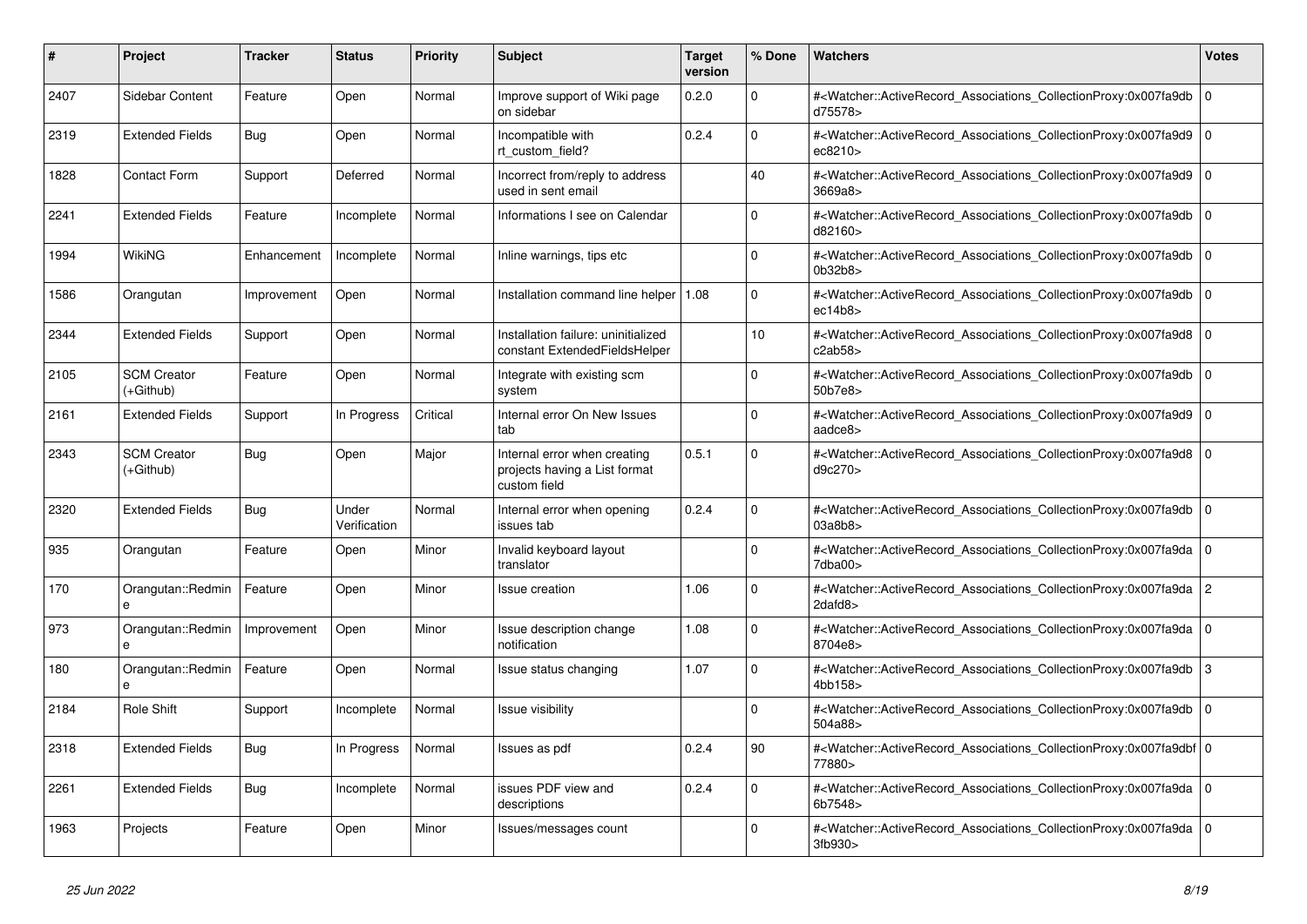| #    | Project                         | <b>Tracker</b> | <b>Status</b>         | <b>Priority</b> | <b>Subject</b>                                                                           | <b>Target</b><br>version | % Done   | <b>Watchers</b>                                                                                                                                            | <b>Votes</b> |
|------|---------------------------------|----------------|-----------------------|-----------------|------------------------------------------------------------------------------------------|--------------------------|----------|------------------------------------------------------------------------------------------------------------------------------------------------------------|--------------|
| 1931 | <b>WikiNG</b>                   | <b>Bug</b>     | Deferred              | Normal          | it seems conflict with the<br>redmine ckeditor                                           |                          | $\Omega$ | # <watcher::activerecord associations="" collectionproxy:0x007fa9da<br="">e4b200&gt;</watcher::activerecord>                                               |              |
| 26   | Orangutan                       | Feature        | Open                  | Normal          | It would be greate to have a<br>reminder                                                 | 1.06                     | $\Omega$ | # <watcher::activerecord_associations_collectionproxy:0x007fa9d8<br>95e690&gt;</watcher::activerecord_associations_collectionproxy:0x007fa9d8<br>          | l O          |
| 558  | Orangutan                       | Feature        | Open                  | Minor           | Jokes context                                                                            |                          | $\Omega$ | # <watcher::activerecord_associations_collectionproxy:0x007fa9da 2<br="">09c7d0&gt;</watcher::activerecord_associations_collectionproxy:0x007fa9da>        |              |
| 2248 | <b>RedPress</b>                 | Feature        | Open                  | Normal          | Latest blog posts in Redmine                                                             |                          | $\Omega$ | # <watcher::activerecord_associations_collectionproxy:0x007fa9db 0<br="">965c30&gt;</watcher::activerecord_associations_collectionproxy:0x007fa9db>        |              |
| 2086 | Projects                        | Improvement    | Incomplete            | Minor           | Latest stable version                                                                    |                          | $\Omega$ | # <watcher::activerecord_associations_collectionproxy:0x007fa9d9<br>c9b190&gt;</watcher::activerecord_associations_collectionproxy:0x007fa9d9<br>          | ١o           |
| 2114 | <b>Extended Fields</b>          | Feature        | Open                  | Normal          | LDAP attributes for user custom<br>fields                                                |                          | $\Omega$ | # <watcher::activerecord_associations_collectionproxy:0x007fa9d8<br>e67d80&gt;</watcher::activerecord_associations_collectionproxy:0x007fa9d8<br>          | l O          |
| 20   | Orangutan::Redmin               | Feature        | Open                  | Minor           | Let user specify what he did<br>during a break                                           |                          | $\Omega$ | # <watcher::activerecord_associations_collectionproxy:0x007fa9dbf 0<br=""  ="">63a10 &gt;</watcher::activerecord_associations_collectionproxy:0x007fa9dbf> |              |
| 124  | Orangutan::Redmin<br>e          | Feature        | Open                  | Minor           | Let users specify what they did<br>during a break by answering on<br>break question      |                          | $\Omega$ | # <watcher::activerecord_associations_collectionproxy:0x007fa9db<br>89ec48&gt;</watcher::activerecord_associations_collectionproxy:0x007fa9db<br>          | 3            |
| 1731 | CD-Index                        | Bug            | Incomplete            | Normal          | Libarchive<br>archive read symlink returns<br>garbage                                    |                          | $\Omega$ | # <watcher::activerecord_associations_collectionproxy:0x007fa9da 0<br=""  ="">e5acf0&gt;</watcher::activerecord_associations_collectionproxy:0x007fa9da>   |              |
| 2433 | WordMine                        | Feature        | Open                  | Minor           | Link Redmine issue with<br><b>WordPress comment</b>                                      |                          | $\Omega$ | # <watcher::activerecord 0<br="" associations="" collectionproxy:0x007fa9da=""  ="">ed2d68&gt;</watcher::activerecord>                                     |              |
| 2223 | <b>Extended Fields</b>          | Feature        | Open                  | Normal          | Linked list custom field                                                                 |                          | $\Omega$ | # <watcher::activerecord associations="" collectionproxy:0x007fa9da<br="">bd10d8&gt;</watcher::activerecord>                                               | l O          |
| 2406 | Projects                        | Feature        | Open                  | Minor           | List of forks for projects                                                               |                          | $\Omega$ | # <watcher::activerecord associations="" collectionproxy:0x007fa9d8<br="">275388&gt;</watcher::activerecord>                                               | l O          |
| 1562 | Orangutan                       | Enhancement    | Open                  | Normal          | Localisation                                                                             | 2.00                     | $\Omega$ | # <watcher::activerecord_associations_collectionproxy:0x007fa9db<br>888920&gt;</watcher::activerecord_associations_collectionproxy:0x007fa9db<br>          | l O          |
| 1954 | <b>Extended Fields</b>          | Feature        | Incomplete            | Normal          | Mailto links                                                                             |                          | $\Omega$ | # <watcher::activerecord_associations_collectionproxy:0x007fa9db 0<br=""  ="">7b3658&gt;</watcher::activerecord_associations_collectionproxy:0x007fa9db>   |              |
| 2075 | <b>SCM Creator</b><br>(+Github) | Feature        | Open                  | Normal          | Make an option to fully<br>automate repository creation<br>without editing the URL field |                          | $\Omega$ | # <watcher::activerecord_associations_collectionproxy:0x007fa9da 2<br=""  ="">82db98&gt;</watcher::activerecord_associations_collectionproxy:0x007fa9da>   |              |
| 2028 | <b>Extended Fields</b>          | Feature        | Incomplete            | Normal          | make fields final option                                                                 |                          | $\Omega$ | # <watcher::activerecord_associations_collectionproxy:0x007fa9da 0<br=""  ="">c192e8&gt;</watcher::activerecord_associations_collectionproxy:0x007fa9da>   |              |
| 2328 | <b>Extended Fields</b>          | Patch          | Under<br>Verification | Normal          | Make the Project type custom<br>fields sortable in issue lists                           | 0.2.4                    | $\Omega$ | # <watcher::activerecord_associations_collectionproxy:0x007fa9da<br>2cf070&gt;</watcher::activerecord_associations_collectionproxy:0x007fa9da<br>          | l O          |
| 1721 | CD-Index                        | Feature        | Open                  | Minor           | Man page for cdfind                                                                      |                          | $\Omega$ | # <watcher::activerecord_associations_collectionproxy:0x007fa9d8 0<br=""  ="">912290&gt;</watcher::activerecord_associations_collectionproxy:0x007fa9d8>   |              |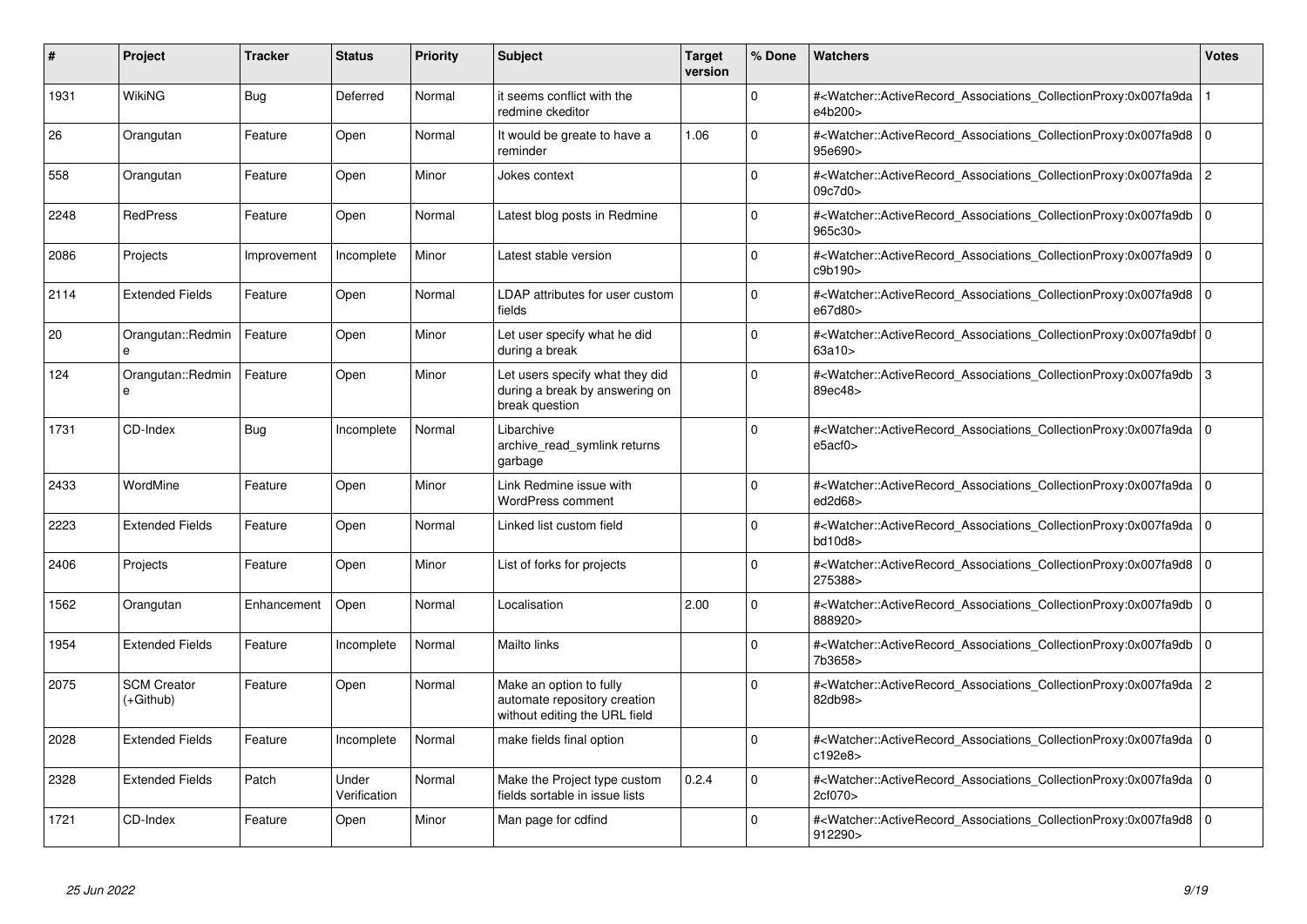| #              | Project                | <b>Tracker</b> | <b>Status</b>         | <b>Priority</b> | <b>Subject</b>                                                             | <b>Target</b><br>version | % Done   | Watchers                                                                                                                                                 | <b>Votes</b>   |
|----------------|------------------------|----------------|-----------------------|-----------------|----------------------------------------------------------------------------|--------------------------|----------|----------------------------------------------------------------------------------------------------------------------------------------------------------|----------------|
| 1720           | CD-Index               | Feature        | Open                  | Minor           | Man page for cdindex                                                       |                          | $\Omega$ | # <watcher::activerecord associations="" collectionproxy:0x007fa9da<br="">5839b0&gt;</watcher::activerecord>                                             | 0              |
| 2423           | <b>WikiNG</b>          | Feature        | Incomplete            | Normal          | markdown support?                                                          |                          | $\Omega$ | # <watcher::activerecord associations="" collectionproxy:0x007fa9da<br="">e45e18&gt;</watcher::activerecord>                                             | l O            |
| 1603           | Orangutan              | Feature        | Open                  | Minor           | MegaHAL                                                                    |                          | $\Omega$ | # <watcher::activerecord_associations_collectionproxy:0x007fa9db<br>067a48&gt;</watcher::activerecord_associations_collectionproxy:0x007fa9db<br>        |                |
| 2329           | <b>WikiNG</b>          | <b>Bug</b>     | Under<br>Verification | Major           | Mentions visibility                                                        |                          | 50       | # <watcher::activerecord_associations_collectionproxy:0x007fa9db<br>ad2ff0&gt;</watcher::activerecord_associations_collectionproxy:0x007fa9db<br>        | l O            |
| 2242           | <b>Extended Fields</b> | <b>Bug</b>     | Incomplete            | Normal          | Message "invalid statement:<br>STR TO DATE" when using<br>MS SQL           |                          | 30       | # <watcher::activerecord associations="" collectionproxy:0x007fa9da<br="">5a2950&gt;</watcher::activerecord>                                             |                |
| 2079           | WikiNG                 | Feature        | Incomplete            | Normal          | Message to everyone in a<br>project                                        |                          | $\Omega$ | # <watcher::activerecord_associations_collectionproxy:0x007fa9d9<br>520d70&gt;</watcher::activerecord_associations_collectionproxy:0x007fa9d9<br>        | $\overline{0}$ |
| 2372           | Meta                   | Feature        | Open                  | Normal          | Microdata for breadcrumbs                                                  |                          | $\Omega$ | # <watcher::activerecord_associations_collectionproxy:0x007fa9d9<br>abffb0</watcher::activerecord_associations_collectionproxy:0x007fa9d9<br>            | l O            |
| 1089           | Orangutan              | Improvement    | Open                  | Minor           | Migrate to contexts<br>dependencies/relations from<br>weights              | 2.00                     | $\Omega$ | # <watcher::activerecord_associations_collectionproxy:0x007fa9da 0<br=""  ="">a2bf80</watcher::activerecord_associations_collectionproxy:0x007fa9da>     |                |
| 2216           | Download Button        | Bug            | <b>New</b>            | Critical        | Missing partial<br>download/sidebar                                        |                          | $\Omega$ | # <watcher::activerecord_associations_collectionproxy:0x007fa9d8<br>70fbc8&gt;</watcher::activerecord_associations_collectionproxy:0x007fa9d8<br>        | ۱o             |
| 1038           | Orangutan::Redmin      | Improvement    | Open                  | Minor           | More flexible syntax for adding<br>past tasks/entries                      |                          | $\Omega$ | # <watcher::activerecord_associations_collectionproxy:0x007fa9d8 0<br=""  ="">4261f0&gt;</watcher::activerecord_associations_collectionproxy:0x007fa9d8> |                |
| 1695           | Sidebar Content        | Feature        | Open                  | Normal          | Multiple contents                                                          | 0.2.0                    | $\Omega$ | # <watcher::activerecord_associations_collectionproxy:0x007fa9d9<br>d5d0d8</watcher::activerecord_associations_collectionproxy:0x007fa9d9<br>            | 0              |
| 1884           | <b>Extended Fields</b> | Feature        | Incomplete            | Normal          | Multiselect                                                                |                          | $\Omega$ | # <watcher::activerecord_associations_collectionproxy:0x007fa9da 0<br=""  ="">093d10&gt;</watcher::activerecord_associations_collectionproxy:0x007fa9da> |                |
| 2383           | <b>Extended Fields</b> | Feature        | Open                  | Normal          | Multiselect for Project fields                                             |                          | $\Omega$ | # <watcher::activerecord associations="" collectionproxy:0x007fa9d9<br=""><math>2bf2e8&gt;</math></watcher::activerecord>                                | l O            |
| 1988           | Orangutan              | Improvement    | Incomplete            | Normal          | Multithreading                                                             |                          | $\Omega$ | # <watcher::activerecord 0<br="" associations="" collectionproxy:0x007fa9da=""  ="">77eb70&gt;</watcher::activerecord>                                   |                |
| 2163           | Meta                   | <b>Bug</b>     | Incomplete            | Normal          | My site's Display lanugage was<br>only English, when I installed<br>plugin |                          | $\Omega$ | # <watcher::activerecord_associations_collectionproxy:0x007fa9db<br>eb7800&gt;</watcher::activerecord_associations_collectionproxy:0x007fa9db<br>        | l O            |
| 2221           | <b>Extended Fields</b> | Support        | Deferred              | Minor           | Need a fix for list.html.erb                                               |                          | $\Omega$ | # <watcher::activerecord associations="" collectionproxy:0x007fa9d7<br="">da98b8</watcher::activerecord>                                                 | l O            |
| <b>ISSUE-1</b> | <b>ISSUE-id</b>        | Support        | Deferred              | Minor           | Need a function to display issue<br>id                                     |                          | $\Omega$ | # <watcher::activerecord associations="" collectionproxy:0x007fa9db<br="">384cf8&gt;</watcher::activerecord>                                             | l O            |
| 2149           | <b>TOC</b>             | <b>Bug</b>     | <b>New</b>            | Normal          | New dokuwiki default template<br>(from angua) make problem                 |                          | $\Omega$ | # <watcher::activerecord_associations_collectionproxy:0x007fa9d9<br>d4f280&gt;</watcher::activerecord_associations_collectionproxy:0x007fa9d9<br>        | ۱٥             |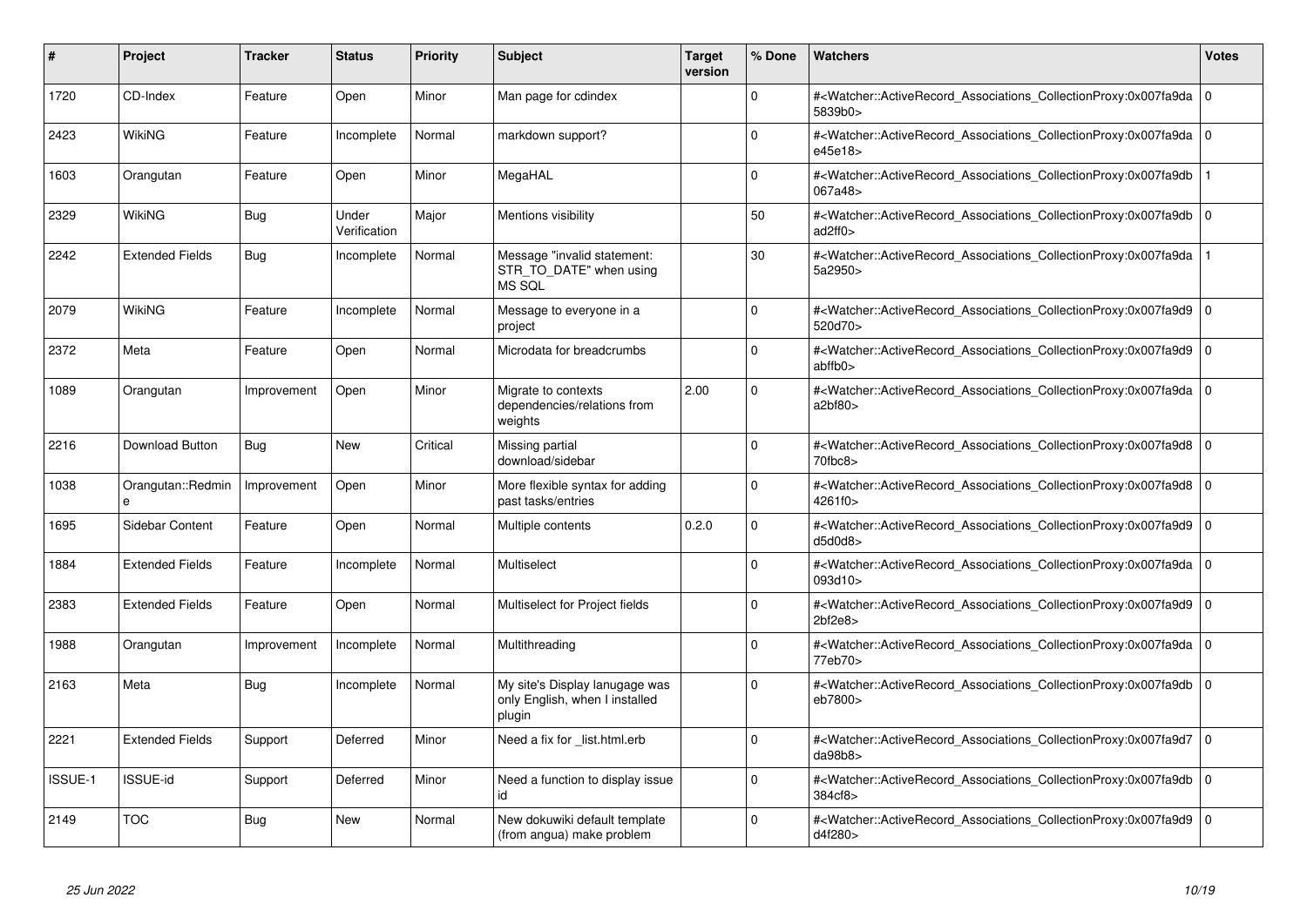| #        | Project                           | <b>Tracker</b> | <b>Status</b> | <b>Priority</b> | <b>Subject</b>                                                        | <b>Target</b><br>version | % Done      | <b>Watchers</b>                                                                                                                                                                | <b>Votes</b> |
|----------|-----------------------------------|----------------|---------------|-----------------|-----------------------------------------------------------------------|--------------------------|-------------|--------------------------------------------------------------------------------------------------------------------------------------------------------------------------------|--------------|
| 1858     | <b>SCM Creator</b><br>$(+Github)$ | Feature        | Open          | Normal          | New Wiki/Textile macro                                                |                          | 0           | # <watcher::activerecord_associations_collectionproxy:0x007fa9db<br>0c16d8</watcher::activerecord_associations_collectionproxy:0x007fa9db<br>                                  | l O          |
| 2031     | Projects                          | Improvement    | Open          | Minor           | News sidebar                                                          |                          | 0           | # <watcher::activerecord_associations_collectionproxy:0x007fa9dbf 0<br=""  ="">e5a10&gt;</watcher::activerecord_associations_collectionproxy:0x007fa9dbf>                      |              |
| 2368     | RedWord                           | Bug            | Open          | Minor           | Next and prev links for<br>multi-page articles                        |                          | 0           | # <watcher::activerecord_associations_collectionproxy:0x007fa9d8 0<br=""  ="">24eb70&gt;</watcher::activerecord_associations_collectionproxy:0x007fa9d8>                       |              |
| 2239     | <b>SCM Creator</b><br>(+Github)   | Bug            | Incomplete    | Normal          | No default identifer                                                  |                          | 0           | # <watcher::activerecord_associations_collectionproxy:0x007fa9d9 0<br="">ab4110&gt;</watcher::activerecord_associations_collectionproxy:0x007fa9d9>                            |              |
| ISSUE-12 | <b>ISSUE-id</b>                   | <b>Bug</b>     | Deferred      | Major           | No route matches error for<br>journals#new                            |                          | 50          | # <watcher::activerecord_associations_collectionproxy:0x007fa9da 0<br=""  ="">9c9fb0</watcher::activerecord_associations_collectionproxy:0x007fa9da>                           |              |
| 2323     | <b>Contact Form</b>               | Bug            | New           | Normal          | non-english characters on Full<br>name                                |                          | $\Omega$    | # <watcher::activerecord_associations_collectionproxy:0x007fa9d9 0<br=""  =""><math>b0</math>adf<math>8</math></watcher::activerecord_associations_collectionproxy:0x007fa9d9> |              |
| 1704     | Orangutan::Redmin                 | Enhancement    | Open          | Minor           | Notify about votes                                                    | 1.06                     | $\mathbf 0$ | # <watcher::activerecord_associations_collectionproxy:0x007fa9d8 0<br="">de1820&gt;</watcher::activerecord_associations_collectionproxy:0x007fa9d8>                            |              |
| 1604     | Orangutan::Redmin<br>e            | Improvement    | Open          | Normal          | Notify also about other<br>important events on subscribed<br>projects | 1.06                     | $\mathbf 0$ | # <watcher::activerecord 0<br="" associations="" collectionproxy:0x007fa9d8="">84d878&gt;</watcher::activerecord>                                                              |              |
| 1615     | Orangutan::Redmin<br>e            | Improvement    | Open          | Minor           | Notify assignee when new<br>watcher is added                          | 1.06                     | $\mathbf 0$ | # <watcher::activerecord_associations_collectionproxy:0x007fa9d9<br>963d60&gt;</watcher::activerecord_associations_collectionproxy:0x007fa9d9<br>                              |              |
| 184      | Orangutan::Redmin<br>e            | Feature        | Open          | Minor           | Notifying about due date and<br>hours                                 | 1.07                     | $\Omega$    | # <watcher::activerecord_associations_collectionproxy:0x007fa9da 2<br="">8d5eb0&gt;</watcher::activerecord_associations_collectionproxy:0x007fa9da>                            |              |
| 2225     | OpenID Fix                        | Bug            | Incomplete    | Normal          | OpenID::TypeURIMismatch                                               |                          | $\Omega$    | # <watcher::activerecord_associations_collectionproxy:0x007fa9da 0<br=""  ="">795ca8&gt;</watcher::activerecord_associations_collectionproxy:0x007fa9da>                       |              |
| 2441     | <b>Project Sections</b>           | Improvement    | Incomplete    | Minor           | Option to collapse section                                            |                          | $\Omega$    | # <watcher::activerecord_associations_collectionproxy:0x007fa9da 0<br="">7592a8&gt;</watcher::activerecord_associations_collectionproxy:0x007fa9da>                            |              |
| 2224     | <b>WikiNG</b>                     | Feature        | Incomplete    | Normal          | Option to disable glyphs?                                             |                          | 0           | # <watcher::activerecord_associations_collectionproxy:0x007fa9db 0<br=""  ="">474208&gt;</watcher::activerecord_associations_collectionproxy:0x007fa9db>                       |              |
| 2424     | CD-Index                          | Feature        | New           | Normal          | Option to skip thumbnail(s)                                           |                          | $\Omega$    | # <watcher::activerecord_associations_collectionproxy:0x007fa9da 0<br=""  ="">9a9058&gt;</watcher::activerecord_associations_collectionproxy:0x007fa9da>                       |              |
| 2169     | <b>Contact Form</b>               | Feature        | Incomplete    | Normal          | Option to use own name,<br>reply-to, subject and message<br>fields    |                          | 0           | # <watcher::activerecord_associations_collectionproxy:0x007fa9d8 0<br=""  ="">ef0720&gt;</watcher::activerecord_associations_collectionproxy:0x007fa9d8>                       |              |
| 2170     | <b>Contact Form</b>               | Feature        | Open          | Minor           | Optional email format validation                                      |                          | 0           | # <watcher::activerecord_associations_collectionproxy:0x007fa9db 0<br=""  ="">e68700&gt;</watcher::activerecord_associations_collectionproxy:0x007fa9db>                       |              |
| 1638     | Orangutan                         | Feature        | Open          | Major           | Orangutan bug reporting                                               |                          | 0           | # <watcher::activerecord_associations_collectionproxy:0x007fa9db 0<br=""  ="">3bc2c0</watcher::activerecord_associations_collectionproxy:0x007fa9db>                           |              |
| 1716     | Projects                          | Feature        | In Progress   | Normal          | Orangutan video/chat demo                                             |                          | 10          | # <watcher::activerecord 0<br="" associations="" collectionproxy:0x007fa9d8="">ec0598&gt;</watcher::activerecord>                                                              |              |
| 1909     | Orangutan                         | Enhancement    | Incomplete    | Minor           | Orangutan::Kayako                                                     |                          | 0           | # <watcher::activerecord_associations_collectionproxy:0x007fa9db 0<br=""  ="">3cb478&gt;</watcher::activerecord_associations_collectionproxy:0x007fa9db>                       |              |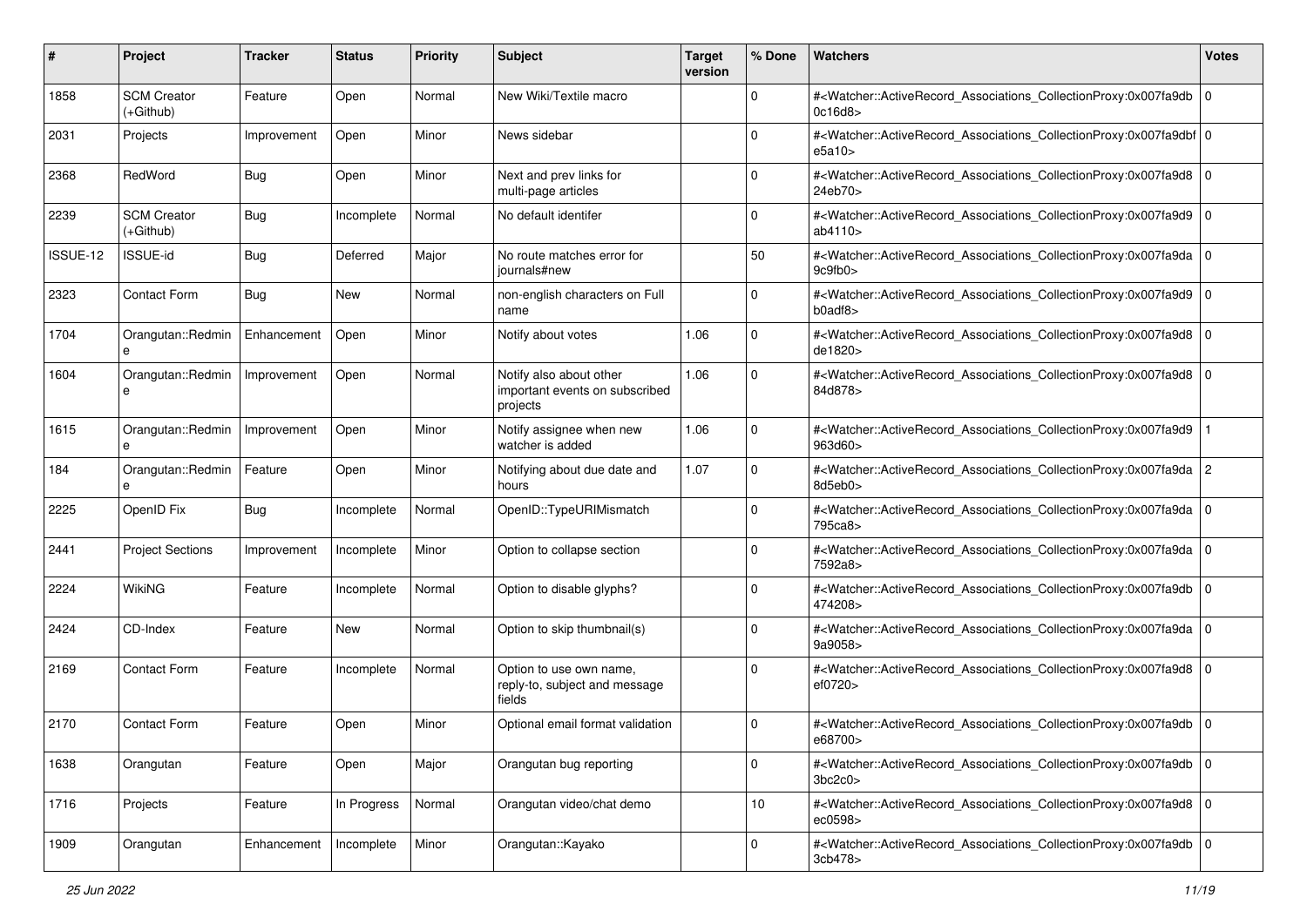| #    | Project                 | <b>Tracker</b> | <b>Status</b> | <b>Priority</b> | <b>Subject</b>                                                  | <b>Target</b><br>version | % Done      | <b>Watchers</b>                                                                                                                                          | <b>Votes</b> |
|------|-------------------------|----------------|---------------|-----------------|-----------------------------------------------------------------|--------------------------|-------------|----------------------------------------------------------------------------------------------------------------------------------------------------------|--------------|
| 1846 | Advertising             | Feature        | Open          | Minor           | Page configuration                                              | 0.3.0                    | $\Omega$    | # <watcher::activerecord associations="" collectionproxy:0x007fa9da<br="">282e00&gt;</watcher::activerecord>                                             | $\mathbf 0$  |
| 1465 | Orangutan               | Enhancement    | Open          | Minor           | Pagination                                                      |                          | $\Omega$    | # <watcher::activerecord_associations_collectionproxy:0x007fa9db 0<br=""  ="">685c90&gt;</watcher::activerecord_associations_collectionproxy:0x007fa9db> |              |
| 2005 | <b>Extended Fields</b>  | Feature        | Incomplete    | Minor           | Paging for projects listing                                     |                          | $\Omega$    | # <watcher::activerecord 0<br="" associations="" collectionproxy:0x007fa9da=""  ="">206058&gt;</watcher::activerecord>                                   |              |
| 1845 | Advertising             | Feature        | Open          | Minor           | Per project management                                          | 0.3.0                    | $\Omega$    | # <watcher::activerecord 0<br="" associations="" collectionproxy:0x007fa9d5=""  ="">a6c148&gt;</watcher::activerecord>                                   |              |
| 2156 | <b>Extended Fields</b>  | Feature        | Incomplete    | Minor           | Per user values?                                                |                          | $\Omega$    | # <watcher::activerecord_associations_collectionproxy:0x007fa9d4 0<br="">501bc8&gt;</watcher::activerecord_associations_collectionproxy:0x007fa9d4>      |              |
| 2132 | Download Button         | Feature        | Open          | Normal          | Per version button                                              |                          | $\Omega$    | # <watcher::activerecord 0<br="" associations="" collectionproxy:0x007fa9d6=""  ="">924de8&gt;</watcher::activerecord>                                   |              |
| 863  | Orangutan               | Feature        | Open          | Minor           | Personal TODO list                                              |                          | $\Omega$    | # <watcher::activerecord_associations_collectionproxy:0x007fa9d6 0<br=""  ="">bd47a0</watcher::activerecord_associations_collectionproxy:0x007fa9d6>     |              |
| 1723 | CD-Index                | Feature        | Open          | Normal          | PHP module                                                      |                          | $\Omega$    | # <watcher::activerecord 0<br="" associations="" collectionproxy:0x007fa9d4=""  ="">e917d8&gt;</watcher::activerecord>                                   |              |
| 2179 | Projects                | Feature        | Incomplete    | Normal          | Pingbacks and trackbacks                                        |                          | $\Omega$    | # <watcher::activerecord_associations_collectionproxy:0x007fa9d5 0<br=""  ="">35e6d0&gt;</watcher::activerecord_associations_collectionproxy:0x007fa9d5> |              |
| 1957 | <b>Download Button</b>  | Feature        | Incomplete    | Normal          | Plugin configuration                                            |                          | $\Omega$    | # <watcher::activerecord_associations_collectionproxy:0x007fa9d6 0<br=""  ="">264170&gt;</watcher::activerecord_associations_collectionproxy:0x007fa9d6> |              |
| 1596 | Orangutan::Redmin<br>e  | Enhancement    | Open          | Minor           | PostgreSQL                                                      | 1.08                     | $\Omega$    | # <watcher::activerecord 0<br="" associations="" collectionproxy:0x007fa9d4=""  ="">90dbb8&gt;</watcher::activerecord>                                   |              |
| 1980 | <b>WikiNG</b>           | Bug            | Open          | Normal          | Problem running plugin in<br>development mode                   |                          | $\Omega$    | # <watcher::activerecord associations="" collectionproxy:0x007fa9d5<br="">c20fe8</watcher::activerecord>                                                 | $-1$         |
| 918  | Orangutan               | Improvement    | Open          | Normal          | Profiler/optimization                                           | 1.07                     | $\Omega$    | # <watcher::activerecord 0<br="" associations="" collectionproxy:0x007fa9d4=""  ="">bd5918&gt;</watcher::activerecord>                                   |              |
| 2346 | <b>Project Sections</b> | Bug            | Incomplete    | Normal          | Project list shifts when there are<br>more text in sidebar      |                          | $\mathbf 0$ | # <watcher::activerecord_associations_collectionproxy:0x007fa9d4  <br="">a44d38&gt;</watcher::activerecord_associations_collectionproxy:0x007fa9d4>      | $\mathbf 0$  |
| 1996 | <b>Author Box</b>       | Feature        | Incomplete    | Minor           | Project module                                                  |                          | $\Omega$    | # <watcher::activerecord_associations_collectionproxy:0x007fa9d4 0<br=""  ="">160190&gt;</watcher::activerecord_associations_collectionproxy:0x007fa9d4> |              |
| 1997 | Download Button         | Feature        | Open          | Minor           | Project module                                                  |                          | $\Omega$    | # <watcher::activerecord 0<br="" associations="" collectionproxy:0x007fa9d6=""  ="">4ab140&gt;</watcher::activerecord>                                   |              |
| 1999 | Sidebar Content         | Feature        | Incomplete    | Minor           | Project module                                                  |                          | $\Omega$    | # <watcher::activerecord_associations_collectionproxy:0x007fa9d6 0<br=""  ="">957798&gt;</watcher::activerecord_associations_collectionproxy:0x007fa9d6> |              |
| 2374 | <b>Extended Fields</b>  | Feature        | Open          | Normal          | Project Selection from a specific<br>branch of the project tree |                          | $\Omega$    | # <watcher::activerecord associations="" collectionproxy:0x007fa9d4<br="">17f748&gt;</watcher::activerecord>                                             | $\mathbf 0$  |
| 2220 | <b>Extended Fields</b>  | Feature        | Incomplete    | Normal          | Project specific custom fields                                  |                          | $\Omega$    | # <watcher::activerecord_associations_collectionproxy:0x007fa9d6 0<br=""  ="">3e4fe0</watcher::activerecord_associations_collectionproxy:0x007fa9d6>     |              |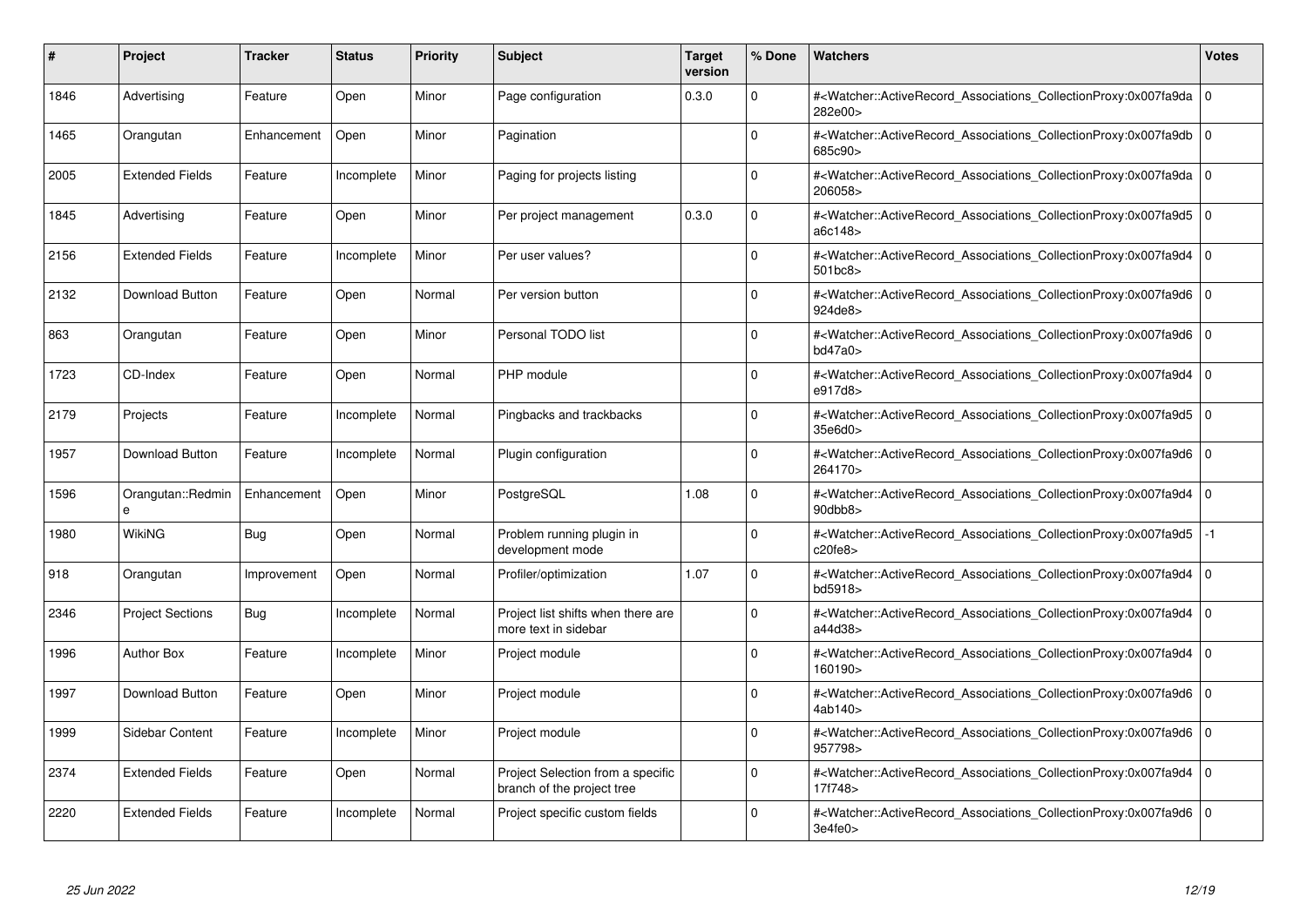| #    | Project                         | <b>Tracker</b> | <b>Status</b> | <b>Priority</b> | <b>Subject</b>                                                                           | <b>Target</b><br>version | % Done      | Watchers                                                                                                                                                  | <b>Votes</b>   |
|------|---------------------------------|----------------|---------------|-----------------|------------------------------------------------------------------------------------------|--------------------------|-------------|-----------------------------------------------------------------------------------------------------------------------------------------------------------|----------------|
| 2007 | <b>Extended Fields</b>          | Feature        | Incomplete    | Minor           | Projects listing sorting                                                                 |                          | $\Omega$    | # <watcher::activerecord associations="" collectionproxy:0x007fa9d5<br="">a7f220&gt;</watcher::activerecord>                                              | 0              |
| 1733 | CD-Index                        | Feature        | Open          | Normal          | Put more info about the media<br>into header                                             |                          | $\Omega$    | # <watcher::activerecord_associations_collectionproxy:0x007fa9d5<br>bb4848&gt;</watcher::activerecord_associations_collectionproxy:0x007fa9d5<br>         | l O            |
| 2442 | <b>Contact Form</b>             | Feature        | <b>New</b>    | Minor           | Put sender's email into From                                                             |                          | $\Omega$    | # <watcher::activerecord_associations_collectionproxy:0x007fa9d4<br>859938&gt;</watcher::activerecord_associations_collectionproxy:0x007fa9d4<br>         | $\overline{0}$ |
| 2032 | Projects                        | Improvement    | Open          | Minor           | Quick way to submit Orangutan<br>omission                                                |                          | $\Omega$    | # <watcher::activerecord_associations_collectionproxy:0x007fa9d5 0<br=""  ="">630e58&gt;</watcher::activerecord_associations_collectionproxy:0x007fa9d5>  |                |
| 1028 | Orangutan                       | Feature        | Incomplete    | Minor           | Recognizing English text<br>accidentally entered with<br>different keyboard layout       |                          | $\Omega$    | # <watcher::activerecord associations="" collectionproxy:0x007fa9d6<br="">263270&gt;</watcher::activerecord>                                              |                |
| 2247 | <b>RedPress</b>                 | Improvement    | Open          | Normal          | Redirect back after logout                                                               |                          | $\Omega$    | # <watcher::activerecord_associations_collectionproxy:0x007fa9d4<br>254650&gt;</watcher::activerecord_associations_collectionproxy:0x007fa9d4<br>         | $\overline{0}$ |
| 1984 | Subscription                    | Feature        | Incomplete    | Minor           | Redirecting back after<br>registration/loginRedirecting<br>back after registration/login |                          | $\Omega$    | # <watcher::activerecord associations="" collectionproxy:0x007fa9d5<br="">cd83f0&gt;</watcher::activerecord>                                              | I٥             |
| 2131 | <b>Project Settings</b>         | Feature        | In Progress   | Normal          | Redmine 2 / Rails 3<br>compatibility                                                     |                          | 80          | # <watcher::activerecord_associations_collectionproxy:0x007fa9d6 2<br="">af12e8</watcher::activerecord_associations_collectionproxy:0x007fa9d6>           |                |
| 2362 | OpenID Fix                      | <b>Bug</b>     | Incomplete    | Major           | Redmine 3 Compatibilty                                                                   |                          | $\Omega$    | # <watcher::activerecord_associations_collectionproxy:0x007fa9d4<br>c26868&gt;</watcher::activerecord_associations_collectionproxy:0x007fa9d4<br>         | ۱o             |
| 2391 | <b>Contact Form</b>             | Support        | In Progress   | Normal          | Redmine 3.1 support?                                                                     | 0.1.2                    | 50          | # <watcher::activerecord_associations_collectionproxy:0x007fa9d4f 0<br=""  ="">cd430&gt;</watcher::activerecord_associations_collectionproxy:0x007fa9d4f> |                |
| 2400 | Projects                        | Support        | New           | Normal          | Redmine < 3.x clean up                                                                   |                          | $\Omega$    | # <watcher::activerecord_associations_collectionproxy:0x007fa9d4<br>ac0f78</watcher::activerecord_associations_collectionproxy:0x007fa9d4<br>             | 0              |
| 2349 | <b>Extended Fields</b>          | Bug            | Open          | Critical        | Redmine Bulk edit doesn't work<br>when extended_field plugin is<br>installed             | 0.2.4                    | $\Omega$    | # <watcher::activerecord_associations_collectionproxy:0x007fa9d6 0<br=""  ="">a46258&gt;</watcher::activerecord_associations_collectionproxy:0x007fa9d6>  |                |
| 1616 | Orangutan::Redmin<br>e          | Enhancement    | Open          | Normal          | Redmine notification for<br>changes made in Orangutan                                    | 1.08                     | $\Omega$    | # <watcher::activerecord_associations_collectionproxy:0x007fa9d5<br>d23030&gt;</watcher::activerecord_associations_collectionproxy:0x007fa9d5<br>         |                |
| 2404 | RedPress                        | Bug            | Incomplete    | Normal          | Redmine now requires POST<br>for logout                                                  |                          | $\mathbf 0$ | # <watcher::activerecord_associations_collectionproxy:0x007fa9d4<br>8405c8&gt;</watcher::activerecord_associations_collectionproxy:0x007fa9d4<br>         | l O            |
| 2384 | Hooks Manager                   | Bug            | In Progress   | Normal          | Redmine v3?                                                                              | 1.0.2                    | 50          | # <watcher::activerecord_associations_collectionproxy:0x007fa9d5 0<br=""  ="">2e1fb8</watcher::activerecord_associations_collectionproxy:0x007fa9d5>      |                |
| 1985 | <b>Project Alias</b>            | Patch          | Deferred      | Normal          | Redmine.pm for Git supporting<br>project-aliases                                         |                          | $\Omega$    | # <watcher::activerecord associations="" collectionproxy:0x007fa9d6<br="">a23438&gt;</watcher::activerecord>                                              | 0              |
| 1982 | <b>Role Shift</b>               | Feature        | Open          | Major           | Redmine.pm patch wanted                                                                  |                          | $\Omega$    | # <watcher::activerecord associations="" collectionproxy:0x007fa9d4<br="">c7c128&gt;</watcher::activerecord>                                              | $\overline{0}$ |
| 2326 | <b>SCM Creator</b><br>(+Github) | <b>Bug</b>     | Open          | Normal          | redmine scm is incompatible<br>with redmine git hosting now?                             | 0.5.1                    | $\Omega$    | # <watcher::activerecord_associations_collectionproxy:0x007fa9d4<br>29c270&gt;</watcher::activerecord_associations_collectionproxy:0x007fa9d4<br>         | 0              |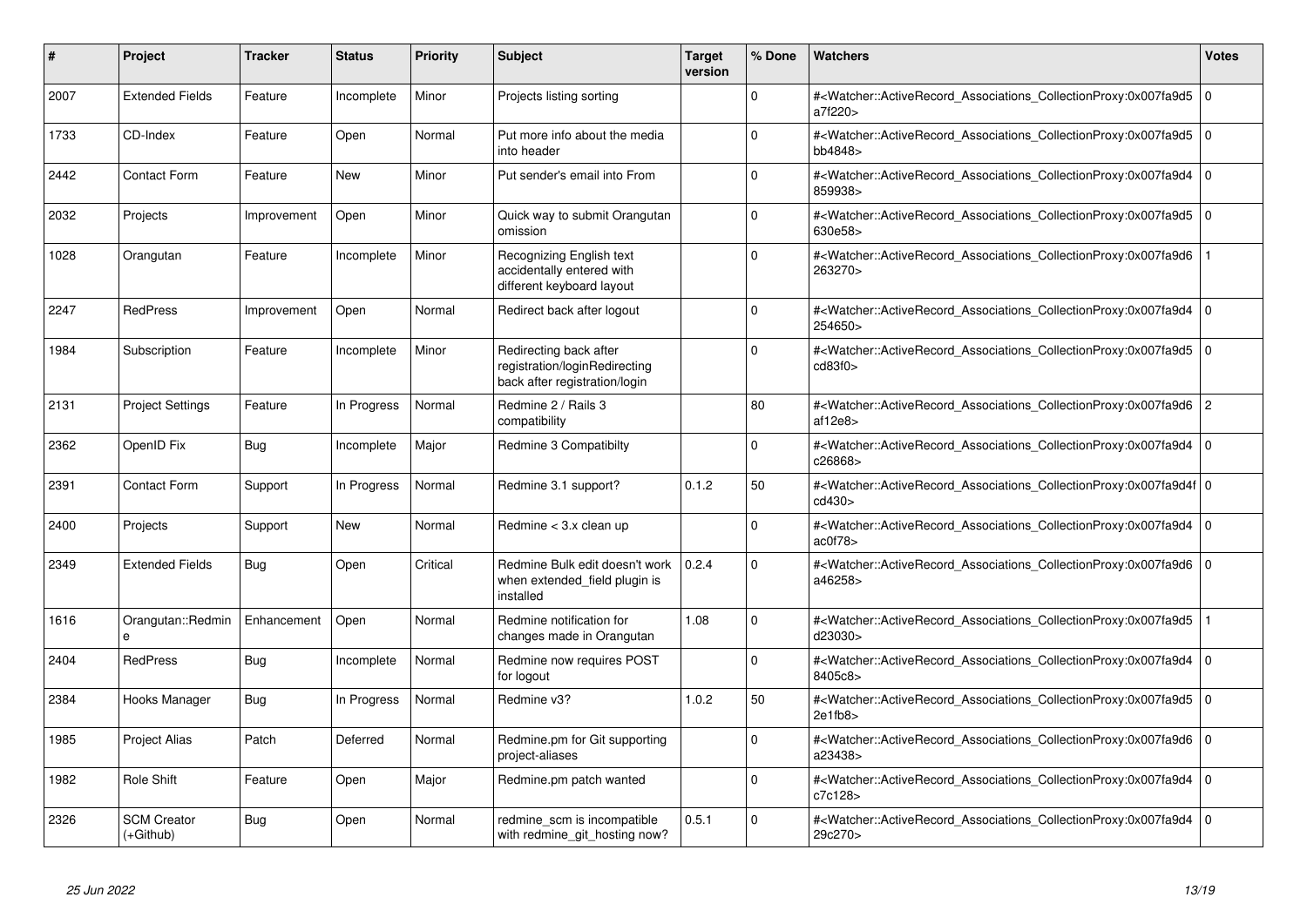| #        | <b>Project</b>                  | <b>Tracker</b> | <b>Status</b> | <b>Priority</b> | <b>Subject</b>                                                            | <b>Target</b><br>version | % Done       | <b>Watchers</b>                                                                                                                                           | <b>Votes</b>   |
|----------|---------------------------------|----------------|---------------|-----------------|---------------------------------------------------------------------------|--------------------------|--------------|-----------------------------------------------------------------------------------------------------------------------------------------------------------|----------------|
| 128      | Orangutan                       | Feature        | Open          | Major           | Reminder, organizer and<br>scheduler                                      | 1.06                     | $\Omega$     | # <watcher::activerecord_associations_collectionproxy:0x007fa9d5<br>7feac8&gt;</watcher::activerecord_associations_collectionproxy:0x007fa9d5<br>         | $\overline{2}$ |
| 2160     | WikiNG                          | Improvement    | Incomplete    | Normal          | Rename {{version}} to {{hidden}}                                          |                          | $\Omega$     | # <watcher::activerecord_associations_collectionproxy:0x007fa9d5f 0<br=""  ="">24a28&gt;</watcher::activerecord_associations_collectionproxy:0x007fa9d5f> |                |
| 2373     | Red-Andy                        | Feature        | Open          | Normal          | Replacement for Georgia?                                                  |                          | $\mathbf 0$  | # <watcher::activerecord 0<br="" associations="" collectionproxy:0x007fa9d5=""  ="">ac1cb0&gt;</watcher::activerecord>                                    |                |
| 2389     | <b>SCM Creator</b><br>(+Github) | Feature        | <b>New</b>    | Normal          | Reporter, non members and<br>anonymous have too much<br>access by default |                          | $\Omega$     | # <watcher::activerecord_associations_collectionproxy:0x007fa9d4<br>3d9228&gt;</watcher::activerecord_associations_collectionproxy:0x007fa9d4<br>         | $\mathbf 0$    |
| 2356     | <b>SCM Creator</b><br>(+Github) | <b>Bug</b>     | <b>New</b>    | Normal          | Repositories not removed from<br>file system                              |                          | 0            | # <watcher::activerecord 0<br="" associations="" collectionproxy:0x007fa9d6=""  ="">3d83f8&gt;</watcher::activerecord>                                    |                |
| 2013     | Role Shift                      | Feature        | Incomplete    | Minor           | Resource shifts                                                           |                          | $\mathbf 0$  | # <watcher::activerecord_associations_collectionproxy:0x007fa9d4 0<br=""  ="">215fb8&gt;</watcher::activerecord_associations_collectionproxy:0x007fa9d4>  |                |
| 1029     | Orangutan::Redmin<br>e          | Improvement    | Open          | Minor           | Respect user's Redmine<br>notifications settings                          | 1.06                     | $\Omega$     | # <watcher::activerecord_associations_collectionproxy:0x007fa9e5<br>6aa3d8</watcher::activerecord_associations_collectionproxy:0x007fa9e5<br>             | $\overline{0}$ |
| 1888     | Orangutan::Redmin<br>e          | Feature        | Open          | Normal          | Reuse past tasks                                                          |                          | $\Omega$     | # <watcher::activerecord_associations_collectionproxy:0x007fa9e7 0<br="">20c720&gt;</watcher::activerecord_associations_collectionproxy:0x007fa9e7>       |                |
| 2370     | Meta                            | Feature        | Open          | Normal          | Rich snippets for news                                                    |                          | $\mathbf 0$  | # <watcher::activerecord 0<br="" associations="" collectionproxy:0x007fa9e6=""  ="">e221a0&gt;</watcher::activerecord>                                    |                |
| 2369     | Meta                            | Feature        | Open          | Normal          | Rich snippets for software apps                                           |                          | $\Omega$     | # <watcher::activerecord_associations_collectionproxy:0x007fa9e6 0<br="">5d1f00&gt;</watcher::activerecord_associations_collectionproxy:0x007fa9e6>       |                |
| 2371     | Meta                            | Feature        | Open          | Normal          | Rich snippets for Wiki                                                    |                          | $\mathbf{0}$ | # <watcher::activerecord_associations_collectionproxy:0x007fa9e6 0<br="">01a580&gt;</watcher::activerecord_associations_collectionproxy:0x007fa9e6>       |                |
| 974      | Orangutan                       | Enhancement    | Open          | Minor           | Rich text/formatting support                                              | 2.00                     | $\mathbf 0$  | # <watcher::activerecord_associations_collectionproxy:0x007fa9e5 3<br="">c63f90&gt;</watcher::activerecord_associations_collectionproxy:0x007fa9e5>       |                |
| 1577     | Orangutan                       | Feature        | Open          | Minor           | Roster suggestions                                                        |                          | $\Omega$     | # <watcher::activerecord_associations_collectionproxy:0x007fa9e5<br>7ff058&gt;</watcher::activerecord_associations_collectionproxy:0x007fa9e5<br>         | l 0            |
| 1790     | Projects                        | Feature        | Open          | Normal          | Rotate logs                                                               |                          | $\Omega$     | # <watcher::activerecord_associations_collectionproxy:0x007fa9e5 0<br="">5ea448&gt;</watcher::activerecord_associations_collectionproxy:0x007fa9e5>       |                |
| 1921     | Orangutan                       | Enhancement    | Open          | Minor           | <b>RSS monkey</b>                                                         |                          | $\mathbf 0$  | # <watcher::activerecord 0<br="" associations="" collectionproxy:0x007fa9e4f=""  ="">ff178</watcher::activerecord>                                        |                |
| 1905     | Orangutan                       | Feature        | Open          | Normal          | SCM monkey                                                                |                          | $\mathbf 0$  | # <watcher::activerecord_associations_collectionproxy:0x007fa9e5<br>32d930&gt;</watcher::activerecord_associations_collectionproxy:0x007fa9e5<br>         | l O            |
| 2438     | WikiNG                          | Feature        | Open          | Normal          | Screen text                                                               | 1.1.1                    | $\Omega$     | # <watcher::activerecord 0<br="" associations="" collectionproxy:0x007fa9e5=""  ="">044b88&gt;</watcher::activerecord>                                    |                |
| ISSUE-16 | <b>ISSUE-id</b>                 | Omission       | Open          | Normal          | Search by new issue-id does<br>not work                                   | 0.0.3                    | $\mathbf 0$  | # <watcher::activerecord_associations_collectionproxy:0x0055cbdb 0<br=""  ="">bb5100&gt;</watcher::activerecord_associations_collectionproxy:0x0055cbdb>  |                |
| ISSUE-15 | <b>ISSUE-id</b>                 | Omission       | Open          | Normal          | Searching #ISSUE-id                                                       |                          | $\Omega$     | # <watcher::activerecord_associations_collectionproxy:0x0055cbdb 0<br=""  ="">8e5290&gt;</watcher::activerecord_associations_collectionproxy:0x0055cbdb>  |                |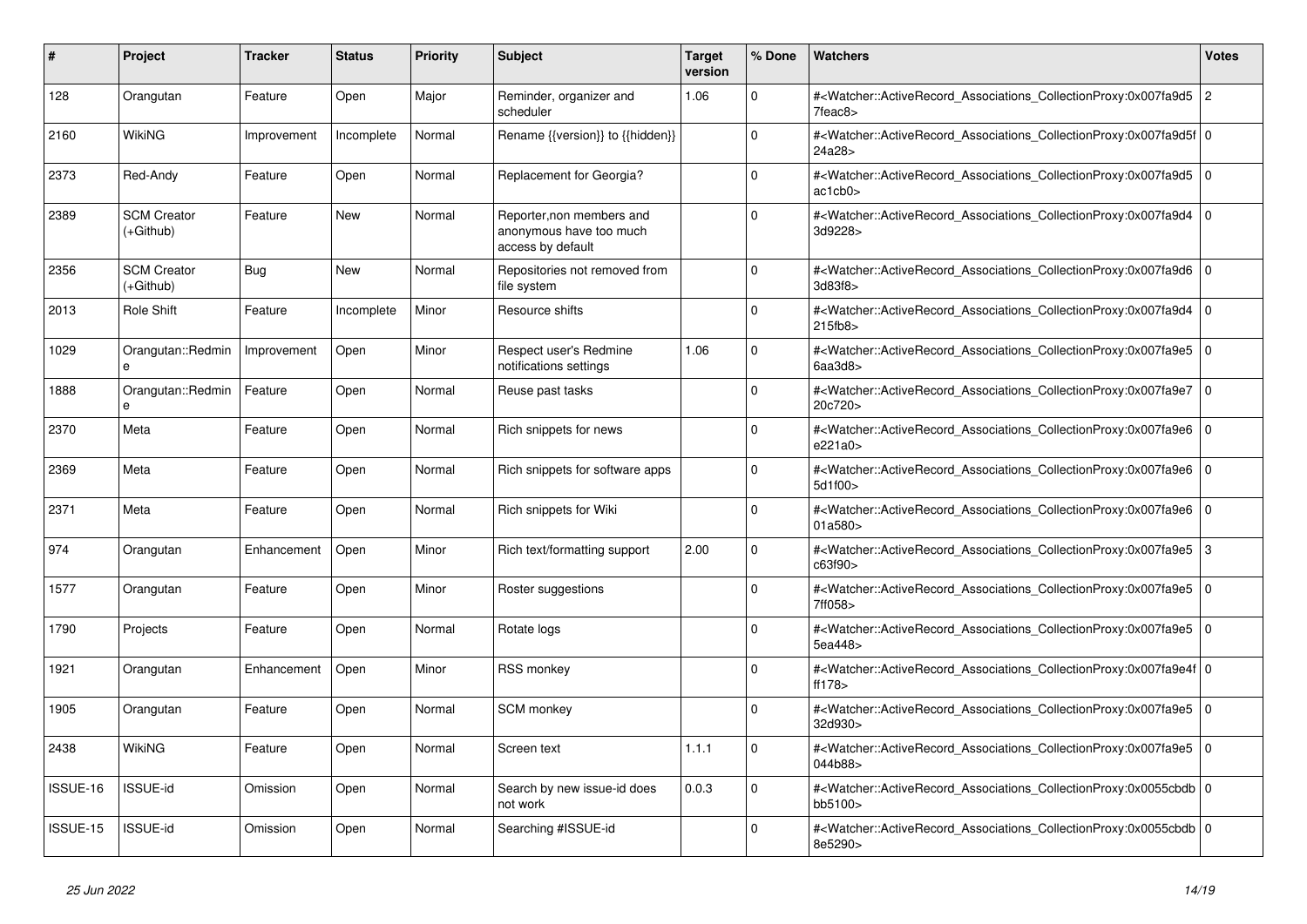| #    | Project                           | <b>Tracker</b> | <b>Status</b>         | <b>Priority</b> | <b>Subject</b>                                                                     | <b>Target</b><br>version | % Done      | Watchers                                                                                                                                                                      | <b>Votes</b> |
|------|-----------------------------------|----------------|-----------------------|-----------------|------------------------------------------------------------------------------------|--------------------------|-------------|-------------------------------------------------------------------------------------------------------------------------------------------------------------------------------|--------------|
| 2401 | <b>Project Sections</b>           | Improvement    | Open                  | Normal          | Section support for Extended<br>Fields                                             |                          | $\mathbf 0$ | # <watcher::activerecord_associations_collectionproxy:0x0055cbdb 0<br=""  ="">65da90&gt;</watcher::activerecord_associations_collectionproxy:0x0055cbdb>                      |              |
| 1729 | CD-Index                          | <b>Bug</b>     | Incomplete            | Normal          | Segfault in libarchive when<br>working with large ISO                              |                          | $\Omega$    | # <watcher::activerecord_associations_collectionproxy:0x0055cbd8 0<br="">8b9d78&gt;</watcher::activerecord_associations_collectionproxy:0x0055cbd8>                           |              |
| 2259 | <b>Contact Form</b>               | Feature        | Incomplete            | Normal          | Sender name in a message                                                           |                          | $\Omega$    | # <watcher::activerecord_associations_collectionproxy:0x0055cbd8 0<br=""><math>0</math>ba690<math>&gt;</math></watcher::activerecord_associations_collectionproxy:0x0055cbd8> |              |
| 1722 | CD-Index                          | Feature        | Open                  | Major           | Separate common code into<br>library                                               |                          | 0           | # <watcher::activerecord_associations_collectionproxy:0x0055cbd7 0<br="">ba8350&gt;</watcher::activerecord_associations_collectionproxy:0x0055cbd7>                           |              |
| 1075 | Orangutan                         | Enhancement    | In Progress           | Minor           | Separate Orangutan core<br>(reusable bot code) from<br>Redmine code                | 2.00                     | $\Omega$    | # <watcher::activerecord_associations_collectionproxy:0x007fa9da 0<br=""  ="">d31e50&gt;</watcher::activerecord_associations_collectionproxy:0x007fa9da>                      |              |
| 2053 | <b>SCM Creator</b><br>$(+Github)$ | Feature        | Open                  | Normal          | Set repository path according to<br>identifier when using multiple<br>repositories |                          | $\Omega$    | # <watcher::activerecord_associations_collectionproxy:0x007fa9db<br>c02a88&gt;</watcher::activerecord_associations_collectionproxy:0x007fa9db<br>                             |              |
| 2157 | Projects                          | Feature        | Open                  | Normal          | Short activity messages                                                            |                          | 0           | # <watcher::activerecord_associations_collectionproxy:0x007fa9d9 0<br="">30d088&gt;</watcher::activerecord_associations_collectionproxy:0x007fa9d9>                           |              |
| 1842 | <b>Author Box</b>                 | Feature        | Open                  | Normal          | Show multiple/all roles                                                            | 1.0.0                    | $\Omega$    | # <watcher::activerecord_associations_collectionproxy:0x007fa9dbf 0<br="">6f360&gt;</watcher::activerecord_associations_collectionproxy:0x007fa9dbf>                          |              |
| 2243 | RedWord                           | Improvement    | <b>New</b>            | Normal          | Show unapproved comments<br>for admins                                             |                          | $\Omega$    | # <watcher::activerecord_associations_collectionproxy:0x007fa9db 0<br=""  ="">9fa420&gt;</watcher::activerecord_associations_collectionproxy:0x007fa9db>                      |              |
| 2210 | Hooks Manager                     | Feature        | Open                  | Normal          | Sidebar access from other<br>hooks                                                 |                          | $\mathbf 0$ | # <watcher::activerecord_associations_collectionproxy:0x007fa9da 0<br=""  ="">7ea780&gt;</watcher::activerecord_associations_collectionproxy:0x007fa9da>                      |              |
| 2109 | Sidebar Content                   | Feature        | Open                  | Normal          | Sidebar for global pages, which<br>do not have one                                 | 0.2.0                    | $\Omega$    | # <watcher::activerecord_associations_collectionproxy:0x007fa9db 0<br=""  ="">3e35a0</watcher::activerecord_associations_collectionproxy:0x007fa9db>                          |              |
| 2363 | Sidebar Content                   | Patch          | Under<br>Verification | Normal          | Sidebar Redmine 3.0.0                                                              | 0.2.0                    | $\Omega$    | # <watcher::activerecord_associations_collectionproxy:0x007fa9da 0<br=""  ="">867550&gt;</watcher::activerecord_associations_collectionproxy:0x007fa9da>                      |              |
| 1900 | <b>WikiNG</b>                     | Feature        | Incomplete            | Minor           | Singe bracket smiley                                                               |                          | $\Omega$    | # <watcher::activerecord_associations_collectionproxy:0x007fa9da 0<br=""  ="">7263a8&gt;</watcher::activerecord_associations_collectionproxy:0x007fa9da>                      |              |
| 1956 | <b>Extended Fields</b>            | Feature        | Incomplete            | Minor           | SIP link                                                                           |                          | $\Omega$    | # <watcher::activerecord_associations_collectionproxy:0x007fa9da 0<br=""  ="">b2b750&gt;</watcher::activerecord_associations_collectionproxy:0x007fa9da>                      |              |
| 1981 | Subscription                      | Feature        | Open                  | Normal          | Site-wide notifications                                                            |                          | $\Omega$    | # <watcher::activerecord_associations_collectionproxy:0x007fa9d9<br>ab2e78</watcher::activerecord_associations_collectionproxy:0x007fa9d9<br>                                 |              |
| 2026 | <b>Extended Fields</b>            | Feature        | Open                  | Normal          | Sizing defaults for custom fields                                                  |                          | $\Omega$    | # <watcher::activerecord_associations_collectionproxy:0x007fa9d9 0<br="">5340c8&gt;</watcher::activerecord_associations_collectionproxy:0x007fa9d9>                           |              |
| 1907 | WikiNG                            | Feature        | Incomplete            | Minor           | Social links                                                                       |                          | 0           | # <watcher::activerecord_associations_collectionproxy:0x007fa9db<br>e5c860&gt;</watcher::activerecord_associations_collectionproxy:0x007fa9db<br>                             |              |
| 1747 | Projects                          | Feature        | Open                  | Major           | Some kind of site usage plugin                                                     |                          | $\mathbf 0$ | # <watcher::activerecord_associations_collectionproxy:0x007fa9da 0<br="">75fc20&gt;</watcher::activerecord_associations_collectionproxy:0x007fa9da>                           |              |
| 2021 | Projects                          | Improvement    | Incomplete            | Major           | Spam protect                                                                       |                          | $\Omega$    | # <watcher::activerecord_associations_collectionproxy:0x007fa9da 0<br="">b2c948&gt;</watcher::activerecord_associations_collectionproxy:0x007fa9da>                           |              |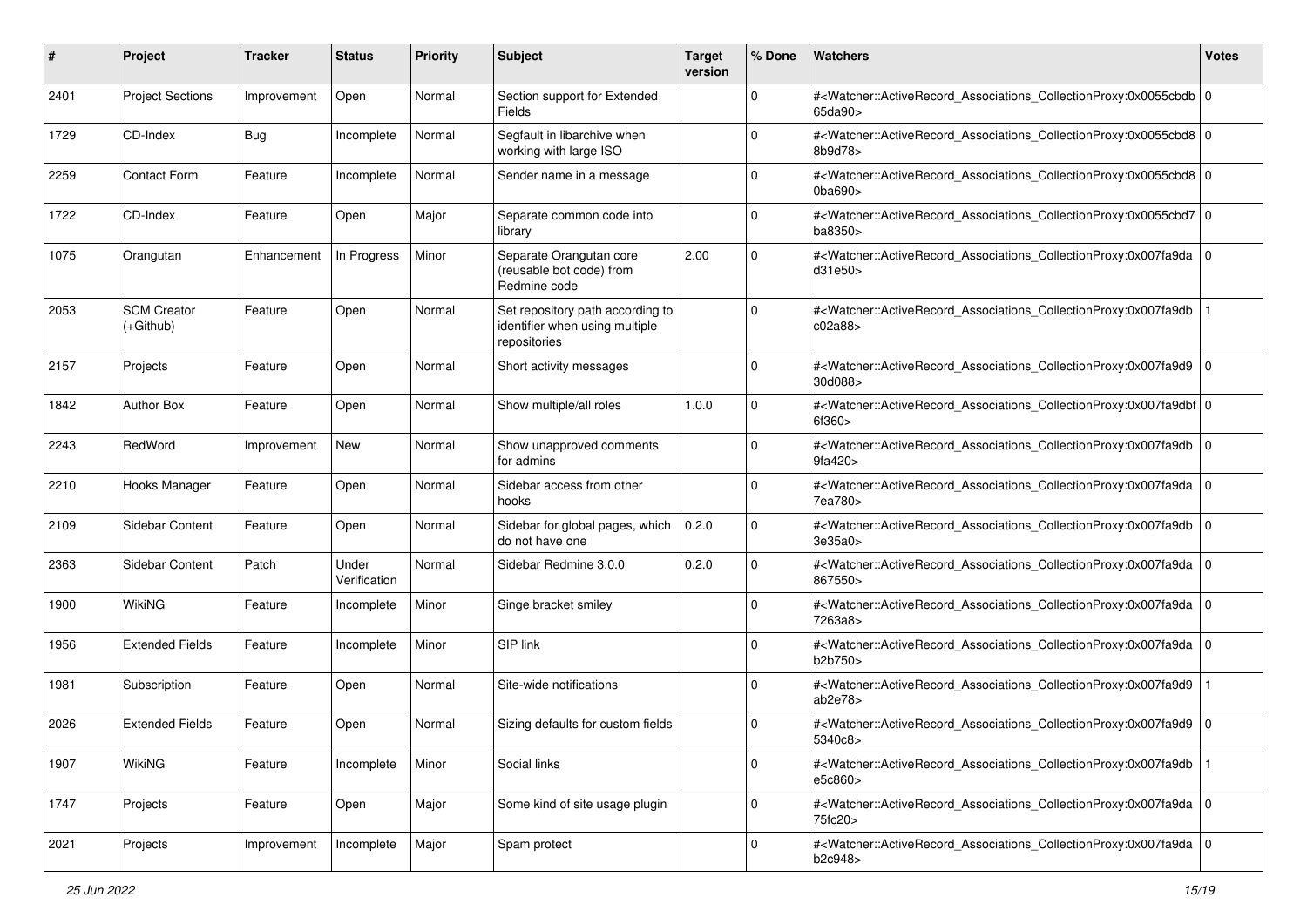| #    | <b>Project</b>         | <b>Tracker</b> | <b>Status</b> | <b>Priority</b> | <b>Subject</b>                                               | <b>Target</b><br>version | % Done      | <b>Watchers</b>                                                                                                                                           | <b>Votes</b> |
|------|------------------------|----------------|---------------|-----------------|--------------------------------------------------------------|--------------------------|-------------|-----------------------------------------------------------------------------------------------------------------------------------------------------------|--------------|
| 2237 | <b>Contact Form</b>    | <b>Bug</b>     | Open          | Normal          | Spam protection (looks like<br>$0.1.0$ is spam prone)        |                          | $\Omega$    | # <watcher::activerecord associations="" collectionproxy:0x007fa9d9<br="">64a520&gt;</watcher::activerecord>                                              | $\Omega$     |
| 2266 | Hooks Manager          | Translation    | Incomplete    | Normal          | Spanish translation                                          |                          | 20          | # <watcher::activerecord 0<br="" associations="" collectionproxy:0x007fa9db=""  ="">38c0c0&gt;</watcher::activerecord>                                    |              |
| 192  | Orangutan              | Improvement    | Open          | Major           | <b>SQL</b> optimization                                      | 1.07                     | $\mathbf 0$ | # <watcher::activerecord associations="" collectionproxy:0x007fa9da<br="">2f26d8&gt;</watcher::activerecord>                                              | l 0          |
| 2416 | Projects               | Feature        | <b>New</b>    | Normal          | Starred issues                                               |                          | $\Omega$    | # <watcher::activerecord_associations_collectionproxy:0x007fa9d8 0<br=""  ="">ba3f90&gt;</watcher::activerecord_associations_collectionproxy:0x007fa9d8>  |              |
| 1352 | Orangutan::Redmin      | Feature        | Open          | Minor           | Start date changing                                          | 1.07                     | $\Omega$    | # <watcher::activerecord associations="" collectionproxy:0x007fa9db<br="">8c2648&gt;</watcher::activerecord>                                              | l 0          |
| 230  | Orangutan::Redmin<br>e | Feature        | Open          | Minor           | Starting task/time entry and new<br>issue at the same time   |                          | $\Omega$    | # <watcher::activerecord_associations_collectionproxy:0x007fa9db 3<br="">95b910&gt;</watcher::activerecord_associations_collectionproxy:0x007fa9db>       |              |
| 1725 | Red-Andy               | Feature        | Deferred      | Normal          | Stick footer to the bottom of a<br>page                      |                          | 50          | # <watcher::activerecord_associations_collectionproxy:0x007fa9db<br>ad4260&gt;</watcher::activerecord_associations_collectionproxy:0x007fa9db<br>         |              |
| 910  | Orangutan              | Enhancement    | Open          | Minor           | Subjects or make Orangutan<br>remember issue id, project etc | 2.00                     | $\Omega$    | # <watcher::activerecord_associations_collectionproxy:0x007fa9da 0<br=""  ="">4e5198&gt;</watcher::activerecord_associations_collectionproxy:0x007fa9da>  |              |
| 2324 | <b>Contact Form</b>    | Bug            | New           | Normal          | Submitter information missing<br>on email.                   |                          | $\Omega$    | # <watcher::activerecord 0<br="" associations="" collectionproxy:0x007fa9d9=""  ="">3233d8&gt;</watcher::activerecord>                                    |              |
| 1678 | Orangutan::Redmin<br>e | Improvement    | Open          | Normal          | Suggest changing issue when<br>default issue is closed       | 1.07                     | $\mathbf 0$ | # <watcher::activerecord 0<br="" associations="" collectionproxy:0x007fa9da=""  ="">4922e0&gt;</watcher::activerecord>                                    |              |
| 1040 | Orangutan::Redmin<br>e | Enhancement    | Open          | Normal          | Support all Redmine notification<br>types                    | 1.06                     | $\Omega$    | # <watcher::activerecord_associations_collectionproxy:0x007fa9da 0<br=""  ="">cdc6d0</watcher::activerecord_associations_collectionproxy:0x007fa9da>      |              |
| 2145 | Meta                   | Feature        | Open          | Normal          | Support Facebook publishing<br>through Graph API             |                          | $\Omega$    | # <watcher::activerecord_associations_collectionproxy:0x007fa9da 0<br=""  ="">df9ef0</watcher::activerecord_associations_collectionproxy:0x007fa9da>      |              |
| 2257 | Download Button        | Patch          | New           | Normal          | Support for multiple downloads                               |                          | $\mathbf 0$ | # <watcher::activerecord 0<br="" associations="" collectionproxy:0x007fa9d8=""  ="">3e58d0&gt;</watcher::activerecord>                                    |              |
| 1942 | <b>WikiNG</b>          | Feature        | Incomplete    | Minor           | Support for target in links                                  |                          | $\mathbf 0$ | # <watcher::activerecord_associations_collectionproxy:0x007fa9dbf 0<br=""  ="">d6600&gt;</watcher::activerecord_associations_collectionproxy:0x007fa9dbf> |              |
| 941  | Orangutan              | Feature        | Open          | Minor           | Support Google calendar                                      |                          | $\Omega$    | # <watcher::activerecord_associations_collectionproxy:0x007fa9da 0<br=""  ="">530800&gt;</watcher::activerecord_associations_collectionproxy:0x007fa9da>  |              |
| 215  | Orangutan::Redmin      | Enhancement    | Incomplete    | Minor           | Support issue subject as an<br>answer to the issue questions |                          | $\Omega$    | # <watcher::activerecord associations="" collectionproxy:0x007fa9db<br="">ab33d0</watcher::activerecord>                                                  | l 0          |
| 2103 | <b>Extended Fields</b> | Feature        | Incomplete    | Minor           | Support multiple for Project                                 |                          | $\mathbf 0$ | # <watcher::activerecord 0<br="" associations="" collectionproxy:0x007fa9d8=""  ="">ccef00</watcher::activerecord>                                        |              |
| 1784 | Hooks Manager          | Feature        | Open          | Normal          | Support per-project Ads                                      |                          | $\Omega$    | # <watcher::activerecord associations="" collectionproxy:0x007fa9da<br="">2c4878&gt;</watcher::activerecord>                                              | l 0          |
| 1597 | Orangutan::Redmin<br>e | Improvement    | Open          | Normal          | Support Redmine 1.1.0 "No<br>events"                         | 1.08                     | $\Omega$    | # <watcher::activerecord_associations_collectionproxy:0x007fa9d9f 0<br=""  ="">98c58&gt;</watcher::activerecord_associations_collectionproxy:0x007fa9d9f> |              |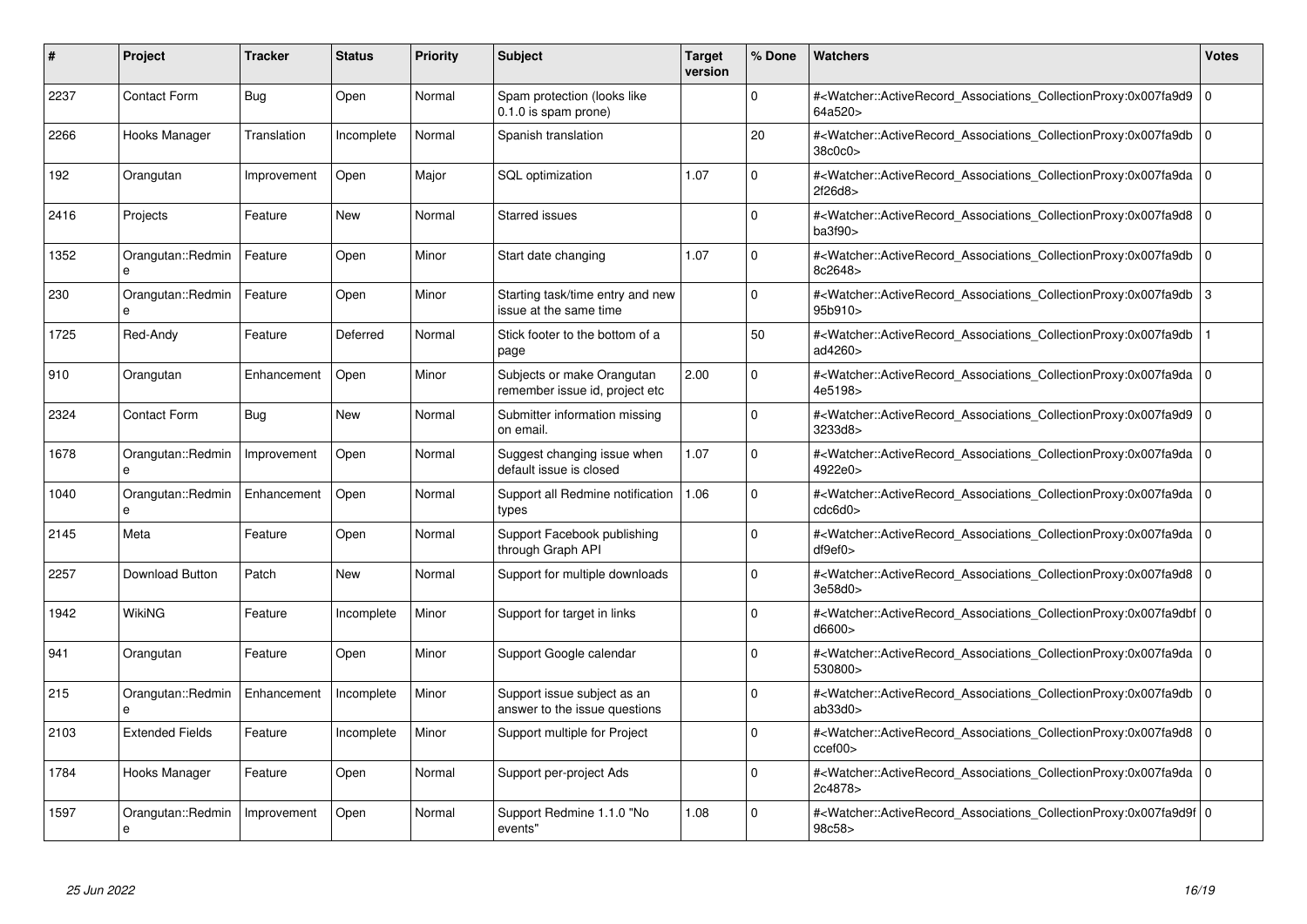| #        | <b>Project</b>                    | <b>Tracker</b> | <b>Status</b>         | <b>Priority</b> | <b>Subject</b>                                                             | <b>Target</b><br>version | % Done      | <b>Watchers</b>                                                                                                                                          | Votes       |
|----------|-----------------------------------|----------------|-----------------------|-----------------|----------------------------------------------------------------------------|--------------------------|-------------|----------------------------------------------------------------------------------------------------------------------------------------------------------|-------------|
| 2447     | <b>Extended Fields</b>            | Bug            | <b>New</b>            | Normal          | Support Redmine 4.0<br>NoMethodError: undefined<br>method `attr_protected' |                          | $\Omega$    | # <watcher::activerecord_associations_collectionproxy:0x007fa9db<br>74f6f8&gt;</watcher::activerecord_associations_collectionproxy:0x007fa9db<br>        | $\mathbf 0$ |
| 1622     | Orangutan::Redmin                 | Improvement    | Incomplete            | Normal          | Support rest_hours column                                                  |                          | 0           | # <watcher::activerecord_associations_collectionproxy:0x007fa9d8 0<br=""  ="">38f728&gt;</watcher::activerecord_associations_collectionproxy:0x007fa9d8> |             |
| 1618     | Orangutan                         | Enhancement    | Open                  | Minor           | Support subrequests in single<br>request message                           | 2.00                     | $\Omega$    | # <watcher::activerecord_associations_collectionproxy:0x007fa9db<br>3694d0&gt;</watcher::activerecord_associations_collectionproxy:0x007fa9db<br>        |             |
| 1751     | Hooks Manager                     | Feature        | Incomplete            | Minor           | Support URL regexps to limit<br>pages                                      |                          | $\Omega$    | # <watcher::activerecord_associations_collectionproxy:0x007fa9db<br>0dfc28</watcher::activerecord_associations_collectionproxy:0x007fa9db<br>            | l O         |
| 862      | Orangutan                         | Improvement    | Open                  | Minor           | Support user first and last name 2.00<br>in requests                       |                          | $\Omega$    | # <watcher::activerecord associations="" collectionproxy:0x007fa9da<br="">2a7728&gt;</watcher::activerecord>                                             | l O         |
| 1159     | Orangutan::Redmin<br>e            | Improvement    | Open                  | Minor           | Support using numbers for<br>project list                                  |                          | $\Omega$    | # <watcher::activerecord_associations_collectionproxy:0x007fa9d8<br>cf93b8</watcher::activerecord_associations_collectionproxy:0x007fa9d8<br>            | l o         |
| 1881     | <b>Extended Fields</b>            | Feature        | Open                  | Insignificant   | Support wiki toolbar for "Default<br>value"                                |                          | $\Omega$    | # <watcher::activerecord_associations_collectionproxy:0x007fa9d9<br>242ba8&gt;</watcher::activerecord_associations_collectionproxy:0x007fa9d9<br>        | l O         |
| 2446     | <b>SCM Creator</b><br>$(+Github)$ | Patch          | New                   | Normal          | Supports redmine 3.4                                                       |                          | $\Omega$    | # <watcher::activerecord 0<br="" associations="" collectionproxy:0x007fa9d8=""  ="">c58d50&gt;</watcher::activerecord>                                   |             |
| 984      | Orangutan                         | Feature        | Open                  | Minor           | Survey context                                                             |                          | 0           | # <watcher::activerecord associations="" collectionproxy:0x007fa9db<br="">800db8&gt;</watcher::activerecord>                                             | l O         |
| ISSUE-17 | <b>ISSUE-id</b>                   | Bug            | Under<br>Verification | Major           | SVN integration: Commit with<br>new issue-id does not work                 | 0.0.3                    | 50          | # <watcher::activerecord_associations_collectionproxy:0x007fa9db<br>e2f4a0&gt;</watcher::activerecord_associations_collectionproxy:0x007fa9db<br>        | l O         |
| 605      | Orangutan                         | Feature        | Open                  | Minor           | <b>SVN monkey</b>                                                          |                          | $\Omega$    | # <watcher::activerecord associations="" collectionproxy:0x007fa9daf<br="">f77c0</watcher::activerecord>                                                 |             |
| 2427     | CD-Index                          | Feature        | Incomplete            | Normal          | Tags                                                                       |                          | $\mathbf 0$ | # <watcher::activerecord 0<br="" associations="" collectionproxy:0x007fa9da=""  ="">b10ec8</watcher::activerecord>                                       |             |
| 1682     | Orangutan                         | Improvement    | Open                  | Normal          | Take into account if time<br>tracking module is enabled                    | 1.06                     | $\Omega$    | # <watcher::activerecord_associations_collectionproxy:0x007fa9da<br>80acd8&gt;</watcher::activerecord_associations_collectionproxy:0x007fa9da<br>        | $\Omega$    |
| 1948     | Projects                          | Feature        | Open                  | Minor           | Testimonials / Used by                                                     |                          | $\Omega$    | # <watcher::activerecord_associations_collectionproxy:0x007fa9d9 0<br="">df1080&gt;</watcher::activerecord_associations_collectionproxy:0x007fa9d9>      |             |
| 2439     | Red-Andy                          | Support        | In Progress           | Normal          | Text color in add menu (+) is<br>too dark                                  | 1.10                     | 90          | # <watcher::activerecord associations="" collectionproxy:0x007fa9d9<br="">5df9a0&gt;</watcher::activerecord>                                             | l o         |
| 1867     | Projects                          | Feature        | Incomplete            | Minor           | Textile draft                                                              |                          | $\Omega$    | # <watcher::activerecord_associations_collectionproxy:0x007fa9d8<br>2898b0&gt;</watcher::activerecord_associations_collectionproxy:0x007fa9d8<br>        | $\Omega$    |
| 1602     | Orangutan::Redmin<br>$\mathbf{a}$ | Improvement    | Open                  | Major           | Textile support                                                            | 1.07                     | $\Omega$    | # <watcher::activerecord 0<br="" associations="" collectionproxy:0x007fa9da=""  ="">ae3130&gt;</watcher::activerecord>                                   |             |
| 2250     | <b>WikiNG</b>                     | Support        | Open                  | Normal          | Textilizable fix in Redmine                                                |                          | 0           | # <watcher::activerecord_associations_collectionproxy:0x007fa9d9<br>1a4f20&gt;</watcher::activerecord_associations_collectionproxy:0x007fa9d9<br>        | l o         |
| 2421     | <b>SCM Creator</b><br>$(+Github)$ | Bug            | New                   | Normal          | The access to Git is based on<br>projects identifier.                      |                          | $\Omega$    | # <watcher::activerecord_associations_collectionproxy:0x007fa9db<br>23b478&gt;</watcher::activerecord_associations_collectionproxy:0x007fa9db<br>        | l O         |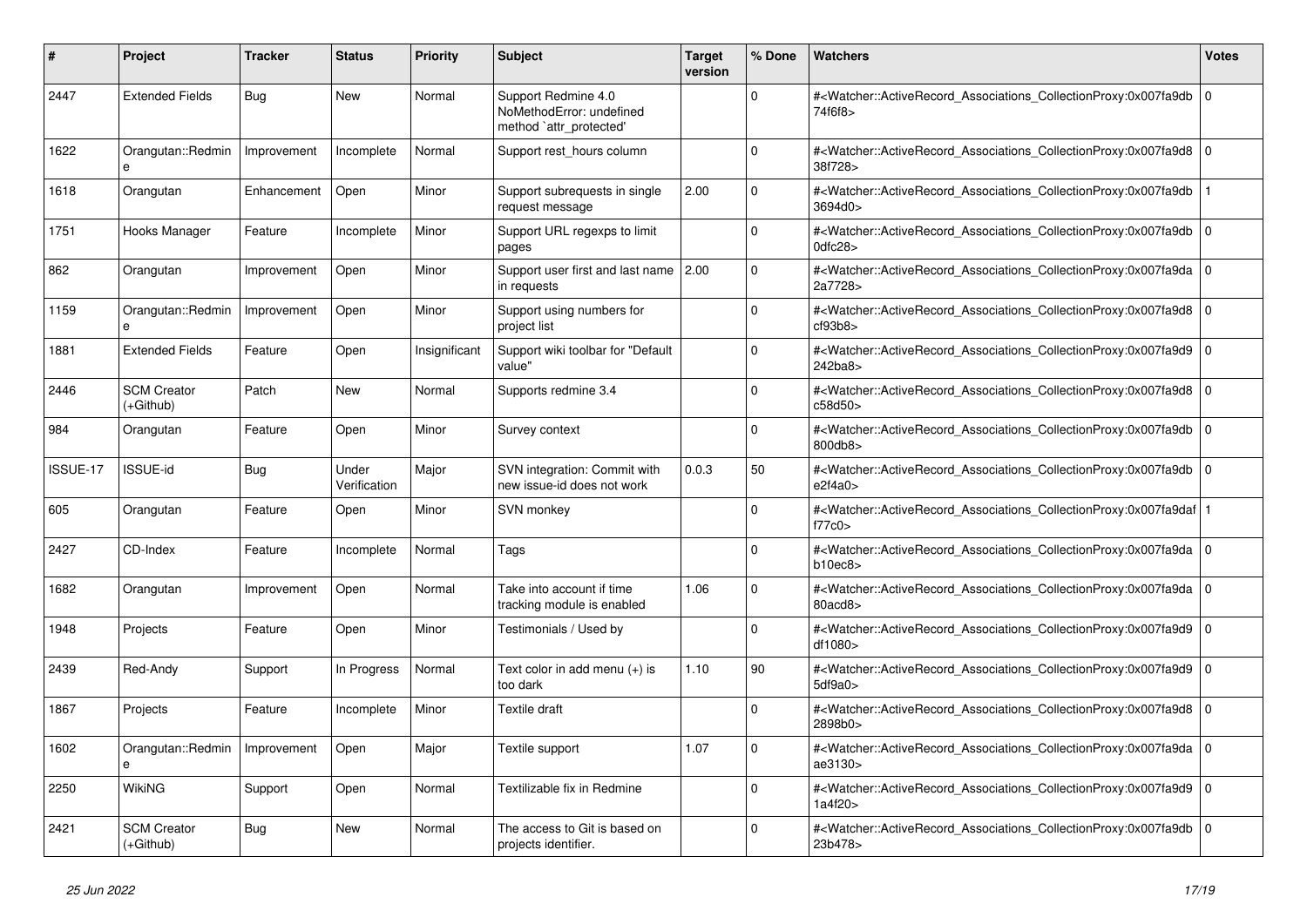| #    | Project                | <b>Tracker</b> | <b>Status</b>         | <b>Priority</b> | <b>Subject</b>                                                                              | <b>Target</b><br>version | % Done      | Watchers                                                                                                                                                                           | <b>Votes</b> |
|------|------------------------|----------------|-----------------------|-----------------|---------------------------------------------------------------------------------------------|--------------------------|-------------|------------------------------------------------------------------------------------------------------------------------------------------------------------------------------------|--------------|
| 2298 | RedWord                | Support        | In Progress           | Normal          | Theme review by WordPress<br>reviewers                                                      |                          | 10          | # <watcher::activerecord_associations_collectionproxy:0x007fa9db 0<br=""  ="">2555d0&gt;</watcher::activerecord_associations_collectionproxy:0x007fa9db>                           |              |
| 1799 | Projects               | <b>Bug</b>     | Open                  | Normal          | Thumbnail overflows issues on<br>overview page                                              |                          | $\Omega$    | # <watcher::activerecord_associations_collectionproxy:0x007fa9da 0<br=""  ="">578d58&gt;</watcher::activerecord_associations_collectionproxy:0x007fa9da>                           |              |
| 892  | Orangutan              | Feature        | Open                  | Minor           | Tip of the day / Did you know<br>that?                                                      |                          | $\Omega$    | # <watcher::activerecord_associations_collectionproxy:0x007fa9db 0<br=""  ="">769990&gt;</watcher::activerecord_associations_collectionproxy:0x007fa9db>                           |              |
| 1915 | Red-Andy               | Feature        | Incomplete            | Normal          | TOC items box should move as<br>we click on the item                                        |                          | $\Omega$    | # <watcher::activerecord_associations_collectionproxy:0x007fa9db<br>a1b3a0</watcher::activerecord_associations_collectionproxy:0x007fa9db<br>                                      | l O          |
| 2426 | CD-Index               | Feature        | Incomplete            | Normal          | Tool to modify data (cdmodify?)                                                             |                          | $\Omega$    | # <watcher::activerecord_associations_collectionproxy:0x007fa9db 0<br=""  =""><math>02</math>fcb<math>0&gt;</math></watcher::activerecord_associations_collectionproxy:0x007fa9db> |              |
| 994  | Orangutan              | Enhancement    | Open                  | Minor           | Topics or response modes                                                                    | 2.00                     | $\Omega$    | # <watcher::activerecord_associations_collectionproxy:0x007fa9da 0<br=""  ="">2f91b8&gt;</watcher::activerecord_associations_collectionproxy:0x007fa9da>                           |              |
| 1796 | Projects               | Feature        | Open                  | Normal          | <b>Translations helper</b>                                                                  |                          | $\Omega$    | # <watcher::activerecord_associations_collectionproxy:0x007fa9da 0<br=""  ="">2d85f8&gt;</watcher::activerecord_associations_collectionproxy:0x007fa9da>                           |              |
| 2080 | Projects               | Enhancement    | New                   | Normal          | Turkish translation                                                                         |                          | 0           | # <watcher::activerecord_associations_collectionproxy:0x007fa9d9 0<br=""  ="">27a918&gt;</watcher::activerecord_associations_collectionproxy:0x007fa9d9>                           |              |
| 1893 | Orangutan              | Enhancement    | Open                  | Minor           | Twitter monkey                                                                              |                          | $\Omega$    | # <watcher::activerecord_associations_collectionproxy:0x007fa9db 0<br=""  ="">a134e8&gt;</watcher::activerecord_associations_collectionproxy:0x007fa9db>                           |              |
| 2085 | <b>WikiNG</b>          | Feature        | Open                  | Normal          | <b>Twitter status</b>                                                                       |                          | ი           | # <watcher::activerecord_associations_collectionproxy:0x007fa9daf 0<br="">87560&gt;</watcher::activerecord_associations_collectionproxy:0x007fa9daf>                               |              |
| 2437 | <b>WikiNG</b>          | Feature        | Open                  | Normal          | Ultra-HD-ready graphics                                                                     |                          | $\Omega$    | # <watcher::activerecord_associations_collectionproxy:0x007fa9d9 0<br="">5e31e0&gt;</watcher::activerecord_associations_collectionproxy:0x007fa9d9>                                |              |
| 2213 | <b>Contact Form</b>    | <b>Bug</b>     | Incomplete            | Normal          | Unable to support Chinesel                                                                  |                          | $\Omega$    | # <watcher::activerecord_associations_collectionproxy:0x007fa9d8 0<br=""  ="">898d28&gt;</watcher::activerecord_associations_collectionproxy:0x007fa9d8>                           |              |
| 2341 | Project Alias          | Patch          | Under<br>Verification | Normal          | Underscore support for<br>Redmine                                                           | 0.1.1                    | $\Omega$    | # <watcher::activerecord_associations_collectionproxy:0x007fa9db<br>0<sub>b</sub>5a40<sub>b</sub></watcher::activerecord_associations_collectionproxy:0x007fa9db<br>               | l 0          |
| 2190 | Role Shift             | <b>Bug</b>     | Incomplete            | Normal          | Unfortunately installation fails                                                            |                          | $\Omega$    | # <watcher::activerecord_associations_collectionproxy:0x007fa9d8 0<br=""  ="">39f920&gt;</watcher::activerecord_associations_collectionproxy:0x007fa9d8>                           |              |
| 2309 | Meta                   | Translation    | <b>New</b>            | Normal          | Update korean translation to<br>0.2.3                                                       |                          | $\mathbf 0$ | # <watcher::activerecord_associations_collectionproxy:0x007fa9d9 0<br=""  ="">a85c70&gt;</watcher::activerecord_associations_collectionproxy:0x007fa9d9>                           |              |
| 2435 | <b>WikiNG</b>          | Support        | Open                  | Normal          | Update Red-Andy styles                                                                      |                          | $\Omega$    | # <watcher::activerecord_associations_collectionproxy:0x007fa9db 0<br=""  ="">5afcd0&gt;</watcher::activerecord_associations_collectionproxy:0x007fa9db>                           |              |
| 1609 | Orangutan::Redmin<br>е | Improvement    | Open                  | Normal          | Use text similarity score when<br>suggesting renaming or<br>replacing                       | 1.07                     | $\Omega$    | # <watcher::activerecord_associations_collectionproxy:0x007fa9d9 0<br=""  ="">c12fe8</watcher::activerecord_associations_collectionproxy:0x007fa9d9>                               |              |
| 2422 | Subscription           | Bug            | New                   | Normal          | User is not removed from<br>project_subscribers table when<br>user is deleted from Redmine. |                          | $\Omega$    | # <watcher::activerecord_associations_collectionproxy:0x007fa9da 0<br="">4f6678&gt;</watcher::activerecord_associations_collectionproxy:0x007fa9da>                                |              |
| 2117 | <b>Extended Fields</b> | Feature        | Open                  | Normal          | User list filter                                                                            |                          | $\Omega$    | # <watcher::activerecord_associations_collectionproxy:0x007fa9d9f 0<br="">0d540&gt;</watcher::activerecord_associations_collectionproxy:0x007fa9d9f>                               |              |